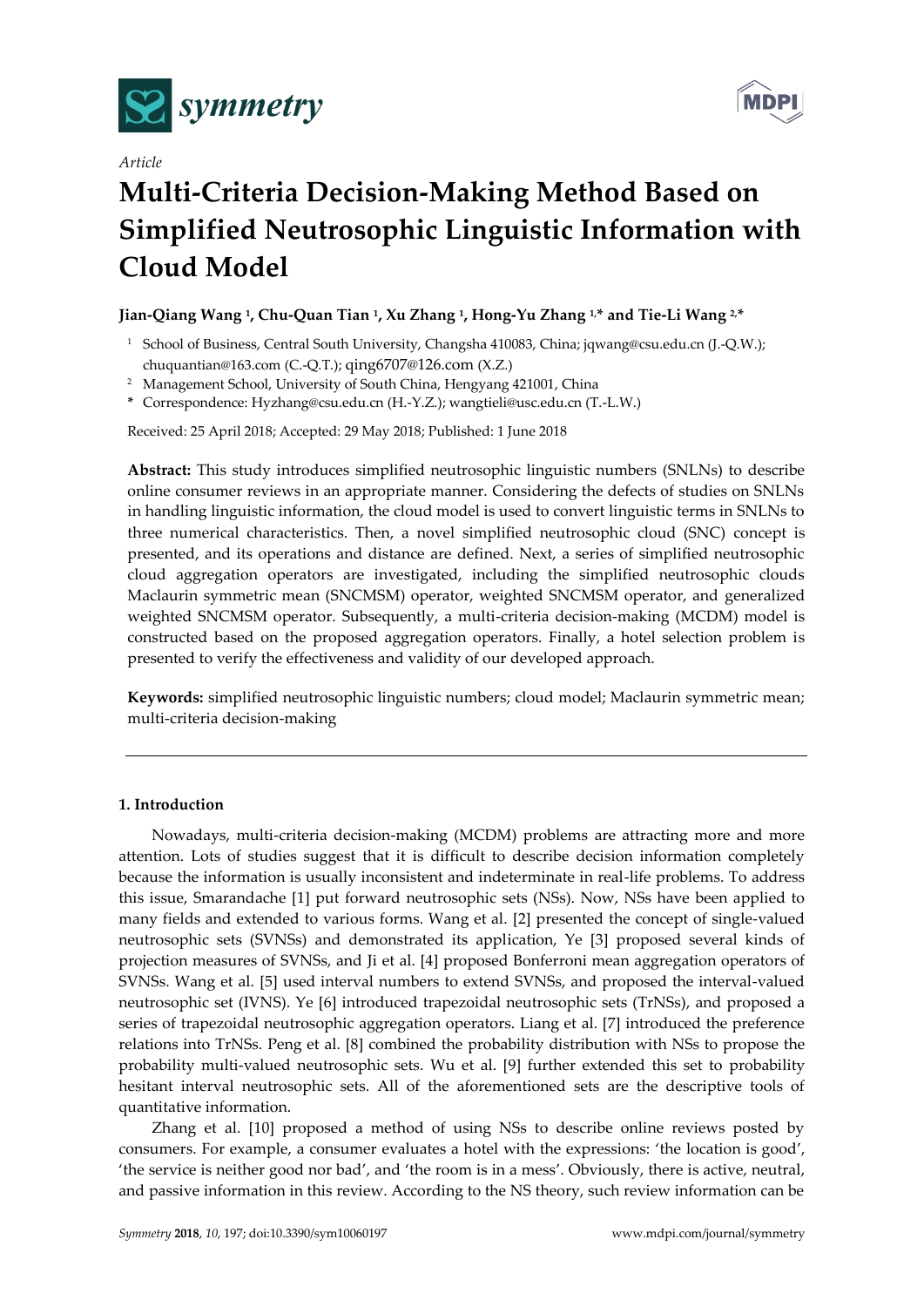characterized by employing truth, neutrality, and falsity degrees. This information presentation method has been proved to be feasible [11]. However, in practical online reviews, the consumer usually gives a comprehensive evaluation before posting the text reviews. NSs can describe the text reviews, but they cannot represent the comprehensive evaluation. To deal with this issue, many scholars have studied the combination of NSs and linguistic term sets [12,13]. The semantic of linguistic term set provides precedence on a qualitative level, and such precedence is more sensitive for decision-makers than a common ranking due to the expression of absolute benchmarks [14–16]. Based on the concepts of NSs and linguistic term sets, Ye [17] proposed interval neutrosophic linguistic sets (INLSs) and interval neutrosophic linguistic numbers (INLNs). Then, many interval neutrosophic linguistic MCDM approaches were developed [18,19]. Subsequently, Tian et al. [20] introduced the concepts of simplified neutrosophic linguistic sets (SNLSs) and simplified neutrosophic linguistic numbers (SNLNs). Wang et al. [21] proposed a series of simplified neutrosophic linguistic Maclaurin symmetric mean aggregation operators and developed a MCDM method. The existed studies on SNLNs simply used the linguistic functions to deal with linguistic variables in SNLNs. This strategy is simple, but it cannot effectively deal with qualitative information because it ignores the randomness of linguistic variables.

The cloud model is originally proposed by Li [22] in the light of probability theory and fuzzy set theory. It characterizes the randomness and fuzziness of a qualitative concept rely on three numerical characters and makes the conversion between qualitative concepts and quantitative values becomes effective. Since the introduction of the cloud model, many scholars have conducted lots of studies and applied it to various fields [23–25], such as hotel selection [26], data detection [27], and online recommendation algorithms [28]. Currently, the cloud model is considered as the best way to handle linguistic information and it is used to handle multiple qualitative decision-making problems [29– 31], such as linguistic intuitionistic problems [32] and Z-numbers problems [33]. Considering the effectiveness of the cloud model in handling qualitative information, we utilize the cloud model to deal with linguistic terms in SNLNs. In this way, we propose a new concept by combining SNLNs and cloud model to solve real-life problems.

The aggregation operator is one of the most important tool of MCDM method [34–37]. Maclaurin symmetric mean (MSM) operator, defined by Maclaurin [38], possess the prominent advantage of summarizing the interrelations among input variables lying between the maximum value and minimum value. The MSM operator can not only take relationships among criteria into account, but it can also improve the flexibility of aggregation operators in application by adding parameters. Since the MSM operator was proposed, it has been expanded to various fuzzy sets [39–43]. For example, Liu and Zhang [44] proposed many MSM operators to deal with single-valued trapezoidal neutrosophic information, Ju et al. [45] proposed a series of intuitionistic linguistic MSM aggregation operators, and Yu et al. [46] proposed the hesitant fuzzy linguistic weighted MSM operator.

From the above analysis, the motivation of this paper is presented as follows:

- 1. The cloud model is a reliable tool for dealing with linguistic information, and it has been successfully applied to handle multifarious linguistic problems, such as probabilistic linguistic decision-making problems. The existing studies have already proved the effectiveness and feasibility of using the cloud model to process linguistic information. In view of this, this paper introduces the cloud model to process linguistic evaluation information involved in SNLNs.
- 2. As an efficient and applicable aggregation operator, MSM not only takes into account the correlation among criteria, but also adjusts the scope of the operator through the transformation of parameters. Therefore, this paper aims to accommodate the MSM operator to simplified neutrosophic linguistic information environments.

The remainder of this paper is organized as follows. Some basic definitions are introduced in Section 2. In Section 3, we propose a new concept of SNCs and the corresponding operations and distance. In Section 4, we propose some simplified neutrosophic cloud aggregation operators. In Section 5, we put forward a MCDM approach in line with the proposed operators. Then, in Section 6, we provide a practical example concerning hotel selection to verify the validity of the developed method. In Section 7, a conclusion is presented.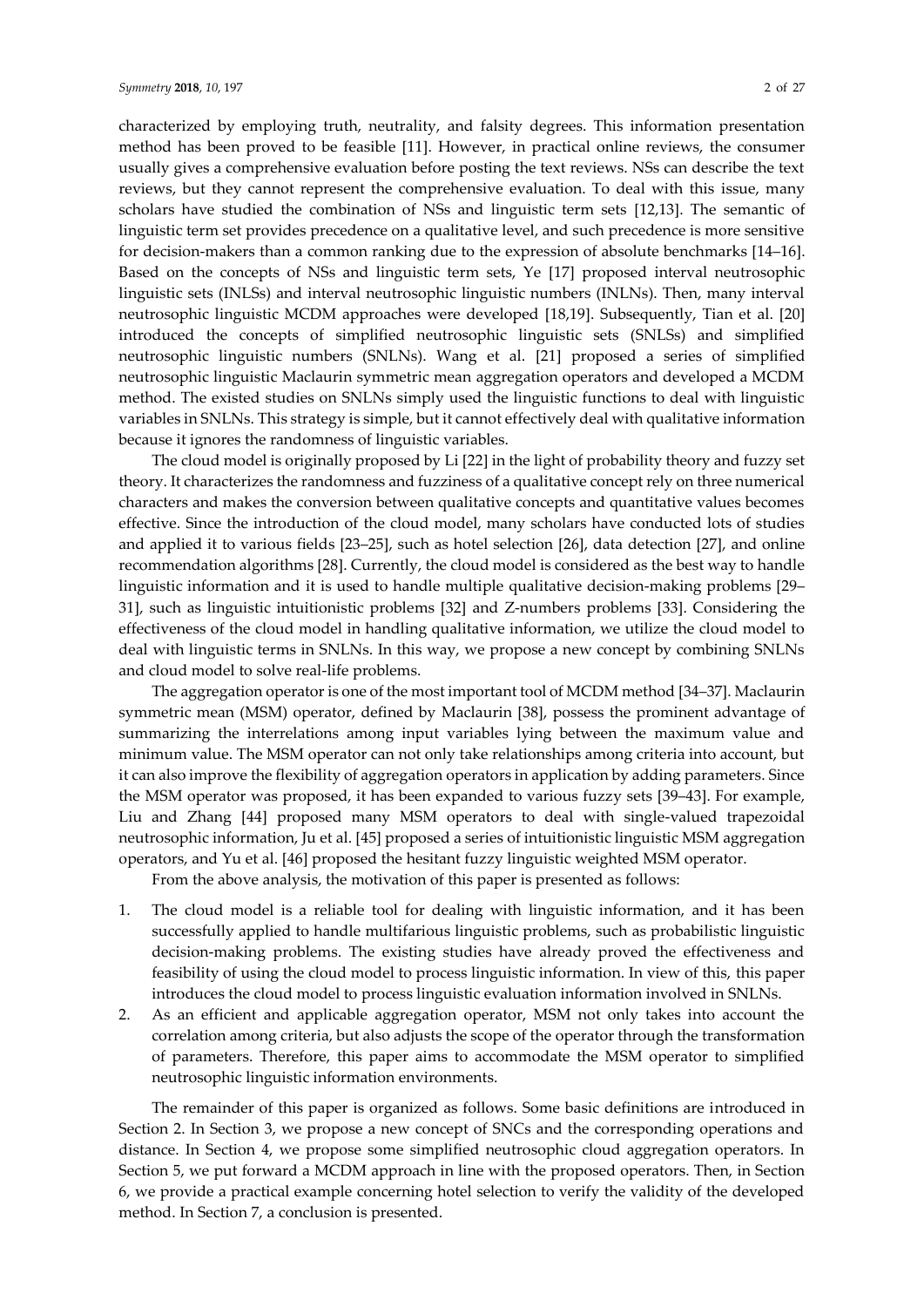## **2. Preliminaries**

This section briefly reviews some basic concepts, including linguistic term sets, linguistic scale function, NSs, SNSs, and cloud model, which will be employed in the subsequent analyses.

*2.1. Linguistic Term Sets and Linguistic Scale Function*

**Definition 1 ([47]).** Let  $H = \{h_r | r = 1, 2, \dots, 2t + 1, t \in N^*\}$  be a finite and totally ordered discrete term set, where  $N^*$  is a set of positive integers, and  $h_{\tau}$  is interpreted as the representation of a linguistic variable. *Then, the following properties should be satisfied:*

(1) The linguistic term set is ordered:  $h<sub>r</sub> < h<sub>v</sub>$  if and only if  $\tau < v$ , where  $(h<sub>r</sub>, h<sub>v</sub> \in H)$ ;

*(2)* If a negation operator exists, then  $neg(h_{\tau}) = h_{(2t+1-\tau)}(\tau, \nu = 1, 2, \dots, 2t+1)$ .

**Definition 2 ([48]).** Let  $h_t \in H$  be a linguistic term. If  $\theta_t \in [0,1]$  is a numerical value, then the linguistic  $s$ cale function  $\,$   $f$   $\,$  that conducts the mapping from  $\,h_{_{\rm r}}\,$  to  $\,\theta_{_{\rm r}}\,(\tau\!=\!1,2,\! \cdots\!,\! 2t\!+\!1)\,$  can be defined as

$$
f: \mathbf{s}_\tau \to \theta_\tau \, (\tau = 1, 2, \cdots, 2t + 1), \tag{1}
$$

 $where \ \ 0 \leq \theta_1 < \theta_2 < \cdots < \theta_{2t+1} \leq 1$ .

Based on the existed studies, three types of linguistic scale functions are described as

$$
f_1(h_x) = \theta_x = \frac{x}{2t}, \ (x = 1, 2, \cdots, 2t + 1), \ \theta_x \in [0, 1];
$$
 (2)

$$
f_2(h_y) = \theta_y = \begin{cases} \frac{\alpha^t - \alpha^{t-y}}{2\alpha^t - 2}, & (y = 1, 2, \dots, t+1), \\ \frac{\alpha^t + \alpha^{y-t} - 2}{2\alpha^t - 2}, & (y = t+2, t+3, \dots, 2t+1); \end{cases}
$$
(3)

$$
f_3(h_z) = \theta_z = \begin{cases} \frac{t^{\beta} - (t - z)^{\beta}}{2t^{\beta}}, & (z = 1, \dots, t + 1), \\ \frac{t^{\gamma} + (z - t)^{\gamma}}{2t^{\gamma}}, & (z = t + 2, \dots, 2t + 1). \end{cases}
$$
(4)

#### *2.2. SNSs and SNLSs*

**Definition 3 ([1]).** Let  $X$  be a space of points (objects), and  $x$  be a generic element in  $X$ . A NS  $A$  in  $X$ is characterized by a truth-membership function  $\; T_{_A}(x)$  , a indeterminacy-membership function  $\; I_{_A}(x)$  , and a falsity-membership function  $\;F_{_A}(x)\;.\; \;T_{_A}(x)\;,\; \;I_{_A}(x)\;$ , and  $\;F_{_A}(x)\;$  are real standard or nonstandard subsets  $]0^-,1^+[$ . That is,  $T_A(x):x\to ]0^-,1^+[$ .  $I_A(x):x\to ]0^-,1^+[$ . and  $F_A(x):x\to ]0^-,1^+[$ . There is no restriction on the sum of  $T_{_A}(x)$ ,  $I_{_A}(x)$ , and  $F_{_A}(x)$ , so  $0^ \leq$   $\sup T_{_A}(x)+\sup I_{_A}(x)+\sup F_{_A}(x)$   $\leq$   $3^+$ .

In fact, NSs are very difficult for application without specification. Given this, Ye [34] introduced SNSs by reducing the non-standard intervals of NSs into a kind of standard intervals.

**Definition 4 ([17]).** Let  $X$  be a space of points with a generic element  $x$ . Then, an SNS  $B$  in  $X$  can be **Definition 4** ([17]). Let  $X$  be a space of points with a generic element  $X$ . Then, an SNS  $B$  in  $X$  can be defined as  $B = \{(x, T_B(x), I_B(x), F_B(x)) | x \in X\}$ , where  $T_B(x) : X \to [0,1]$ ,  $I_B(x) : X \to [0,1]$ , and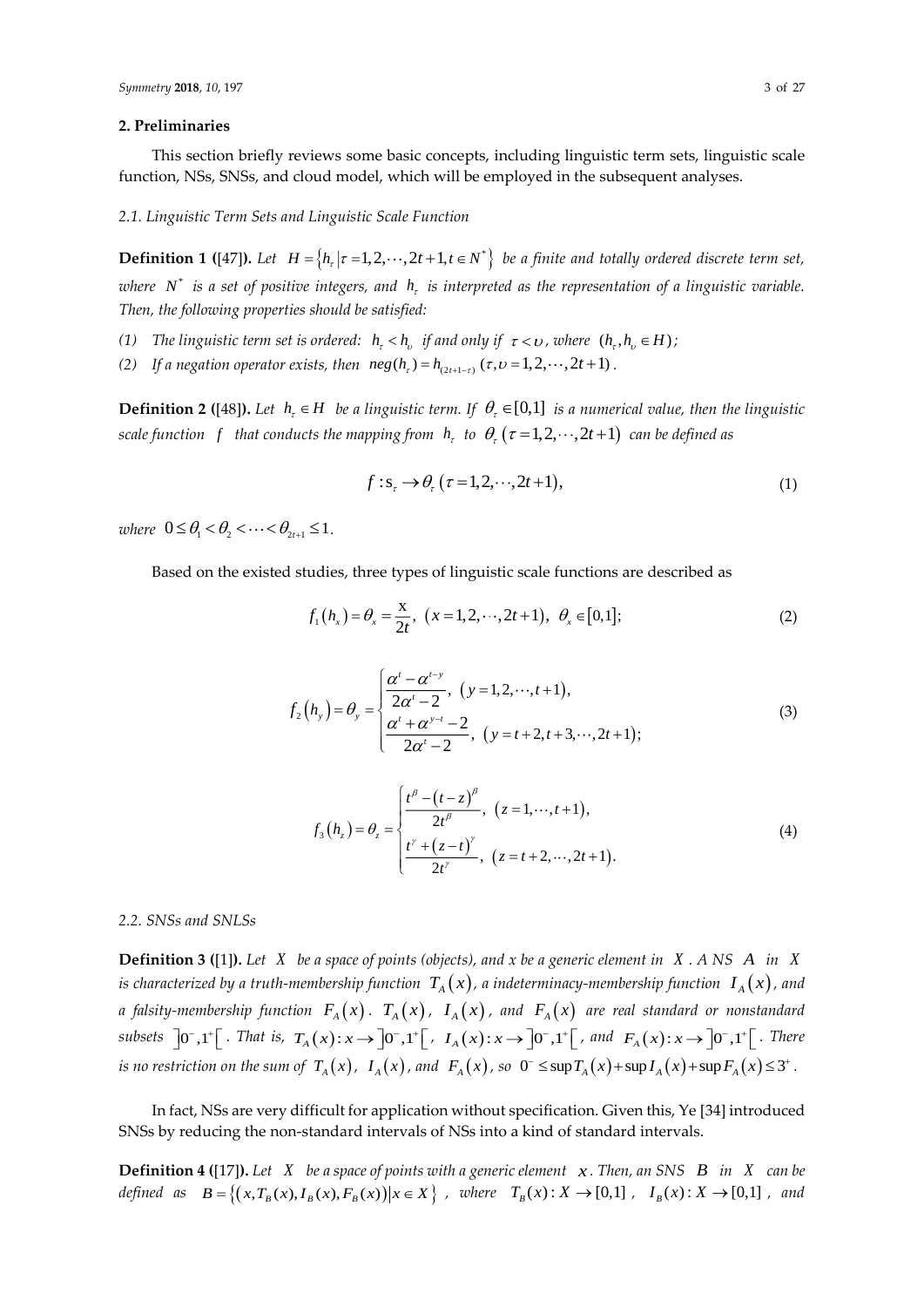$F_B(x) : X \to [0,1]$  *addition, the sum of*  $T_B(x)$ ,  $I_B(x)$ , and  $F_B(x)$ *satisfies*  $0 \le T_B(x) + I_B(x) + F_B(x) \le 3$ . For simplicity, B can be denoted as  $B = \langle T_B(x), I_B(x), F_B(x) \rangle$ , which is *a subclass of NSs.*

**Definition 5 (**[20]**).** *Let X be a space of points with a generic element x, and H*  $=$   $\{h_r | \tau = 1, 2, \cdots, 2t + 1, t \in N^*\}$  be a linguistic term set. Then an SNLS C in X is defined as  $H =$   $\{h_r | \tau = 1, 2, \cdots, 2t + 1, t \in N^*\}$  be a linguistic term set. Then an SNLS C in X is defined as  $C = \left\{ (x, h_C(x), (T_C(x), I_C(x), F_C(x))) \middle| x \in X \right\}$ , where  $h_C(x) \in H, T_C(x) \in [0,1], I_C(x) \in [0,1]$ ,  $F_C(x) \in [0,1]$  and  $0 \le T_c(x) + I_c(x) + F_c(x) \le 3$  for any  $x \in X$ . In addition,  $T_c(x)$ ,  $I_c(x)$ , and  $F_c(x)$  represent the degree *of truth-membership, indeterminacy-membership, and falsity-membership of the element x in X to the*  linguistic term  $\;h_c(x)$  , respectively. For simplicity, a SNLN is expressed as  $\;\big\langle h_c(x), (T_c(x), I_c(x), F_c(x))\big\rangle$  .

#### *2.3. The Cloud Model*

**Definition 6 ([22]).** Let U be a universe of discourse and T be a qualitative concept in  $U$ .  $x \in U$  is a random instantiation of the concept  $|T|$ , and  $|x|$  satisfies  $|x \sim N\Big(Ex, \Big(En^*\Big)^2\Big)$ , where  $|En^* \sim N\Big(En, He^2\Big)$ , and *the degree of certainty that x belongs to the concept T is defined as*

$$
\mu = e^{-\frac{(x-Ex)^2}{2(En^*)^2}},
$$

then the distribution of  $x$  in the universe  $U$  is called a normal cloud, and the cloud  $C$  is presented as  $C = (Ex, En, He)$ .

**Definition** 7 ([33]). Let  $M\left(Ex_1, En_1, He_1\right)$  and  $N\left(Ex_2, En_2, He_2\right)$  be two clouds, then the operations *between them are defined as*

(1) 
$$
M + N = \left( Ex_1 + Ex_2, \sqrt{En_1^2 + En_2^2}, \sqrt{He_1^2 + He_2^2} \right)
$$

(2) 
$$
M - N = (Ex_1 - Ex_2, \sqrt{En_1^2 + En_2^2}, \sqrt{He_1^2 + He_2^2});
$$
  
\n(3)  $M \times N = (Ex_1Ex_2, \sqrt{(En_1Ex_2)^2 + (En_2Ex_1)^2}, \sqrt{(He_1Ex_2)^2 + (He_2Ex_1)^2})$ 

(3) 
$$
M \times N = \left( Ex_1 Ex_2, \sqrt{\left( En_1 Ex_2 \right)^2 + \left( En_2 Ex_1 \right)^2}, \sqrt{\left( He_1 Ex_2 \right)^2 + \left( He_2 Ex_1 \right)^2} \right);
$$

(4) 
$$
\lambda M = (\lambda E x_1, \sqrt{\lambda} E n_1, \sqrt{\lambda} H e_1)
$$
; and

(5) 
$$
M^{\lambda} = (Ex_1^{\lambda}, \sqrt{\lambda}Ex_1^{\lambda-1}En_1, \sqrt{\lambda}Ex_1^{\lambda-1}He_1).
$$

*2.4. Transformation Approach of Clouds*

**Definition 8 ([33]).** Let  $H_i$  be a linguistic term in  $H = \{H_i | i = 1, 2, ..., 2t + 1\}$ , and f be a linguistic scale *function. Then, the procedures for converting linguistic variables to clouds are presented below.*

- (1) Calculate  $\theta_i$ : Map  $H_i$  to  $\theta_i$  employing Equation (2) or (3) or (4).
- (2) *Calculate*  $Ex_i$ :  $Ex_i = X_{\min} + \theta_i (X_{\max} X_{\min}).$
- (3) Calculate  $En_i$  : Let  $(x, y)$  be a cloud droplet. Since  $x \sim N(Ex_i, En_i^2)$  , we have  $\{X_{\text{max}} - Ex_i, Ex_i - X_{\text{min}}\}$  $3En_i = \max\left\{X_{\max} - Ex_i, Ex_i - X_{\min}\right\}$  in the light of  $3\sigma$  principle of the normal distribution curve. Then,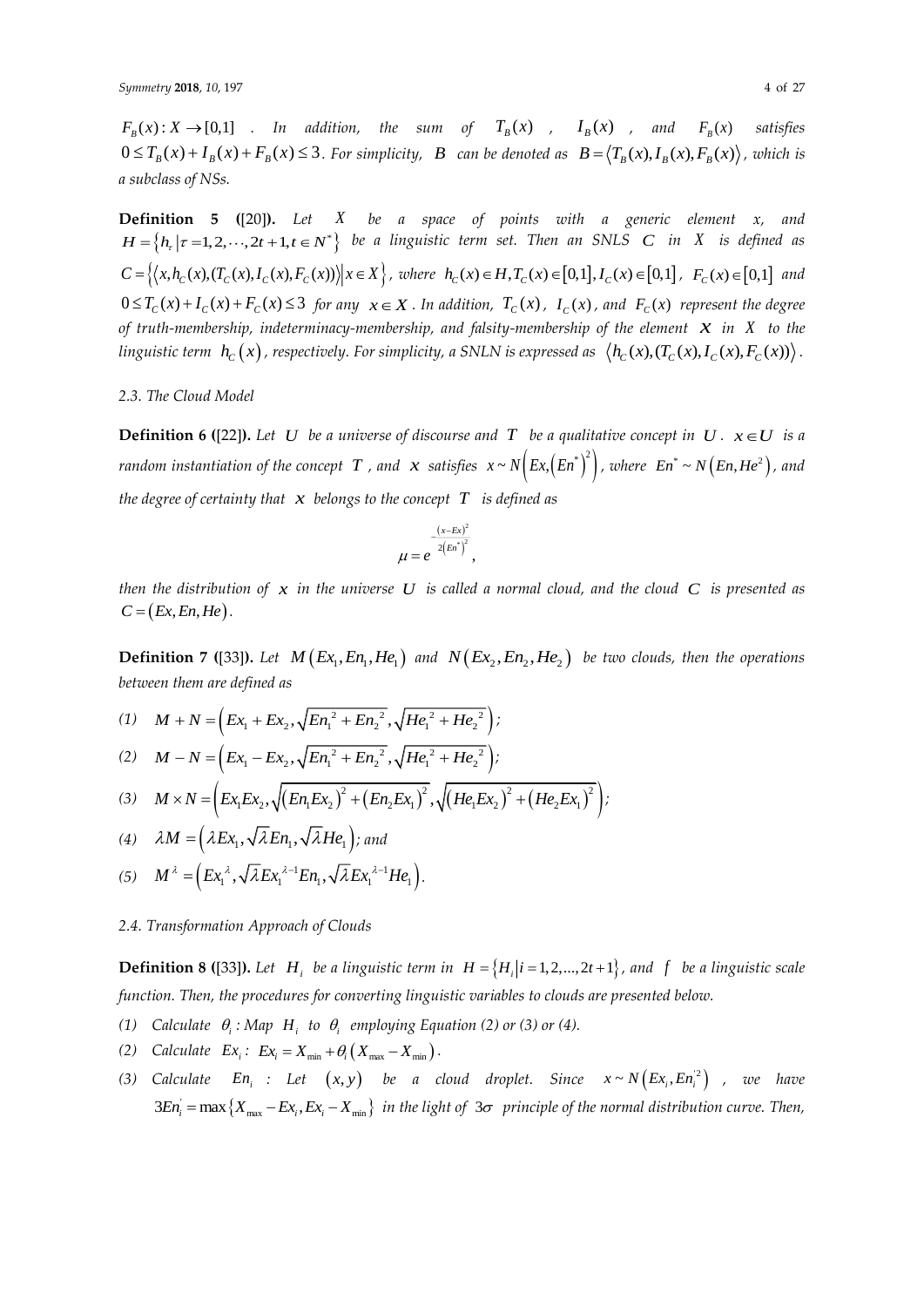*(4) Calculate*

$$
En_{i} = \begin{cases} \frac{(1-\theta_{i})(X_{\max} - X_{\min})}{3} & 1 \leq i \leq t+1 \\ \frac{\theta_{i}(X_{\max} - X_{\min})}{3} & t+2 \leq i \leq 2t+1 \end{cases} \quad \text{Thus} \quad En_{i} = \frac{En_{i-1} + En_{i} + En_{i+1}}{3}, \ (1 < i < 2t+1) \quad \text{or} \\ \text{in } En_{i} = \frac{En_{i} + En_{i+1}}{2}, \ (i = 1) \text{ and } En_{i} = \frac{En_{i-1} + En_{i}}{2}, \ (i = 2t+1) \text{ can be obtained.} \end{cases}
$$
\nCalculate  $He_{i}: He_{i} = \frac{(En^{+} - En_{i})}{3}$ , where  $En^{+} = \max\{En_{i}\}.$ 

# **3. Simplified Neutrosophic Clouds and the Related Concepts**

Based on SNLNs and the cloud transformation method, a novel concept of SNCs is proposed. Motivated by the existing studies, we provide the operations and comparison method for SNCs and investigate the distance measurement of SNCs.

# *3.1. SNCs and Their Operational Rules*

**Definition 9.** Let  $X$  be a space of points with a generic element  $X$ ,  $H = \{h_r | r = 1, 2, \dots, 2t + 1, t \in N^*\}$  be a linguistic term set, and  $\langle h_c(x), (T_c(x), I_c(x), F_c(x)) \rangle$  be a SNLN. In accordance with the cloud conversion method described in Section 2.4, the linguistic term  $\ h_{_{\rm C}}(x)\!\in\!H_-$  can be converted into the cloud  $\ \ \langle Ex,En,He$ *. Then, a simplified neutrosophic cloud (SNC) is defined as*

$$
Y = (\langle Ex, En, He \rangle, \langle T, I, F \rangle)
$$

**Definition 10.** Let  $a = \langle (Ex_1, En_1, He_1), (T_1, I_1, F_1) \rangle$  and  $b = \langle (Ex_2, En_2, He_2), (T_2, I_2, F_2) \rangle$  be two *SNCs, then the operations of SNC are defined as*

$$
a \oplus b = \left( \left\langle Ex_1 + Ex_2, \sqrt{En_1^2 + En_2^2}, \sqrt{He_1^2 + He_2^2} \right\rangle, \left\langle \frac{T_1 \left( Ex_1 + En_1^2 + He_1^2 \right) + T_2 \left( Ex_2 + En_2^2 + He_2^2 \right)}{Ex_1 + Ex_2 + En_1^2 + He_1^2 + En_2^2 + He_2^2}, \right\rangle
$$
\n
$$
(1)
$$
\n
$$
\frac{I_1 \left( Ex_1 + En_1^2 + He_1^2 \right) + I_2 \left( Ex_2 + En_2^2 + He_2^2 \right)}{Ex_1 + Ex_2 + En_1^2 + He_1^2 + En_2^2 + He_2^2}, \frac{F_1 \left( Ex_1 + En_1^2 + He_1^2 \right) + F_2 \left( Ex_2 + En_2^2 + He_2^2 \right)}{Ex_1 + Ex_2 + En_1^2 + He_2^2 + He_2^2}, \frac{F_1 \left( Ex_1 + En_1^2 + He_1^2 \right) + F_2 \left( Ex_2 + En_2^2 + He_2^2 \right)}{Ex_1 + Ex_2 + En_1^2 + He_1^2 + En_2^2 + He_2^2} \right);
$$
\n
$$
(2)
$$
\n
$$
a \otimes b = \left( \left\langle Ex_1 Ex_2, En_1 En_2, He_1 He_2 \right\rangle, \left\langle \left\langle T_1 T_2, I_1 + I_2 - I_1 I_2, F_1 + F_2 - F_1 F_2 \right\rangle \right);
$$

$$
(2) \quad a \otimes b = \left( \left\langle Ex_1 Ex_2, En_1 En_2, He_1 He_2 \right\rangle, \left\langle \left\langle T_1 T_2, I_1 + I_2 - I_1 I_2, F_1 + F_2 - F_1 F_2 \right\rangle \right\rangle \right);
$$

$$
(3) \quad \lambda a = \left( \langle \lambda Ex_1, \sqrt{\lambda En_1}, \sqrt{\lambda He_1} \rangle, \langle T_1, I_1, F_1 \rangle \right); \text{ and}
$$

(4) 
$$
a^{\lambda} = (\langle \lambda E x_1, \lambda \lambda E n_1, \lambda E P_1 \rangle, \langle T_1, T_1, T_1 \rangle), \text{ and}
$$
  
(4) 
$$
a^{\lambda} = (\langle E x_1^{\lambda}, E n_1^{\lambda}, H e_1^{\lambda} \rangle, \langle T_1^{\lambda}, 1 - (1 - I_1)^{\lambda}, 1 - (1 - F_1)^{\lambda} \rangle).
$$

**Theorem** 1. Let  $a = \langle (Ex_1, En_1, He_1), (T_1, I_1, F_1) \rangle$ ,  $b = \langle (Ex_2, En_2, He_2), (T_2, I_2, F_2) \rangle$ *and*   $c = \langle (Ex_3, En_3, He_3), (T_3, I_3, F_3) \rangle$  be three SNCs. Then, the following properties should be satisfied

(1) 
$$
a+b=b+a;
$$
  
\n(2)  $(a+b)+c=a+(b))$ 

- (2)  $(a+b)+c = a+(b+c);$
- (3)  $\lambda a + \lambda b = \lambda (a+b);$
- (4)  $\lambda_1 a + \lambda_2 a = (\lambda_1 + \lambda_2) a;$

$$
(5) \quad a \times b = b \times a \; ;
$$

(6)  $(a \times b) \times c = a \times (b \times c);$ 

$$
(7) \quad a^{\lambda_1} \times a^{\lambda_2} = a^{\lambda_1 + \lambda_2} \, ;
$$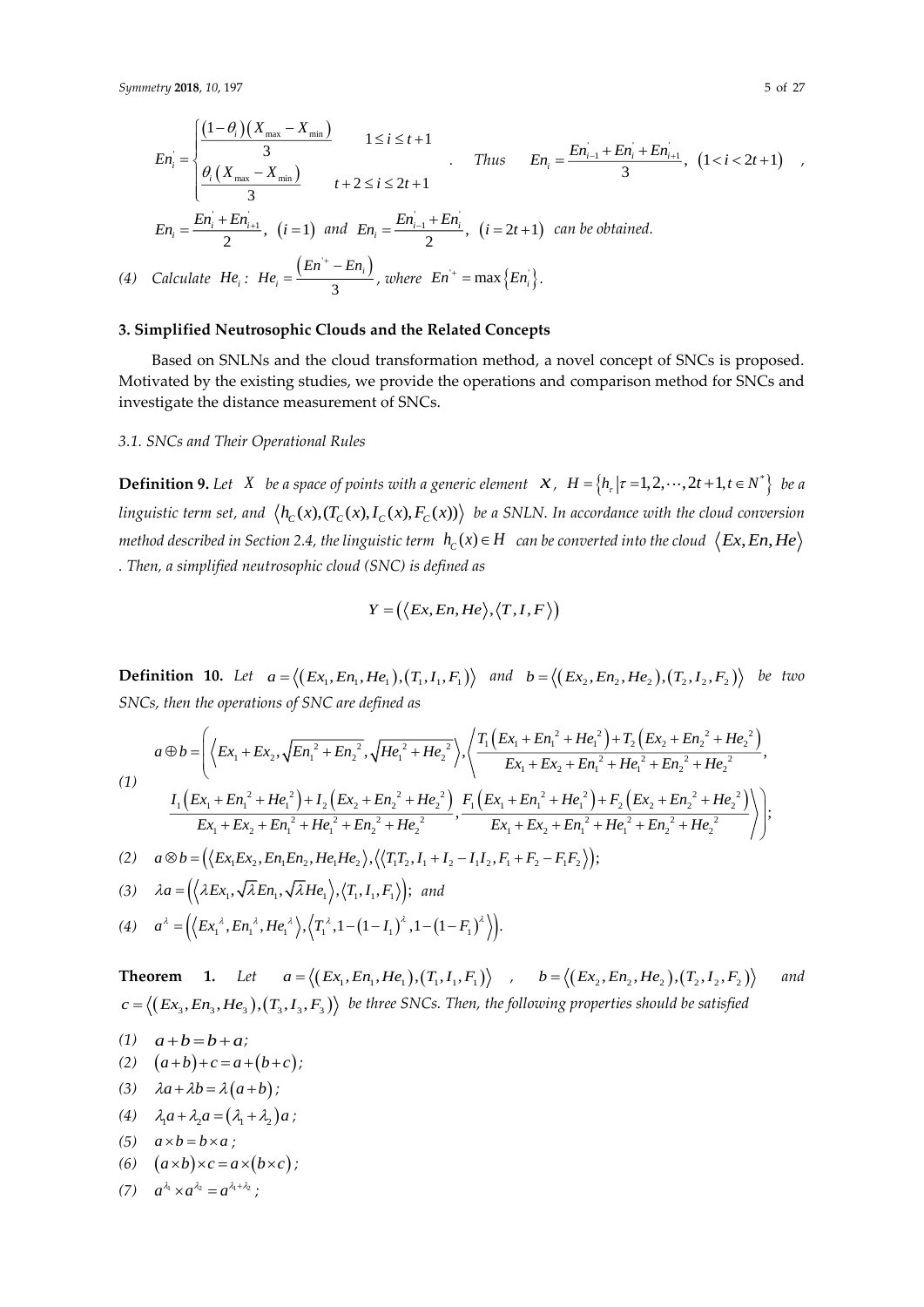$$
(8) \quad (a \times b)^{\lambda} = a^{\lambda} \times b^{\lambda}.
$$

#### *3.2. Distance for SNCs*

**Definition 11.** Let  $a = \langle (Ex_1, En_1, He_1), (T_1, I_1, F_1) \rangle$  and  $b = \langle (Ex_2, En_2, He_2), (T_2, I_2, F_2) \rangle$  be two *SNCs, then the generalized distance between a and b is defined as*

$$
d(a,b) = |(1-\beta_1)Ex_1 - (1-\beta_2)Ex_2| + \left(\frac{1}{3} \left( |(1-\beta_1)Ex_1T_1 - (1-\beta_2)Ex_2T_2|^2 + |(1-\beta_1)Ex_1(1-I_1) - (1-\beta_2)Ex_2(1-I_2)|^2 + |(1-\beta_1)Ex_1(1-I_1) - (1-\beta_2)Ex_2(1-I_2)|^2 + |(1-\beta_1)Ex_1(1-I_1) - (1-\beta_2)Ex_2(1-I_2)|^2 \right) \right)^{\frac{1}{2}},
$$
\n(5)

*where*   $B_1 = \frac{\sqrt{E n_1^2 + He_1^2}}{\sqrt{E n_1^2 + He_1^2} + \sqrt{E n_2^2 + He_2^2}}$  $En_1^2 + He$  $\beta_1 = \frac{\sqrt{E n_1^2 + He_1^2}}{\sqrt{E n_1^2 + He_1^2} + \sqrt{E n_2^2 + He_2^2}}$  and  $B_2 = \frac{\sqrt{E{n_2}^2 + He_2^2}}{\sqrt{E{n_1}^2 + He_1^2} + \sqrt{E{n_2}^2 + He_2^2}}.$  $En_2^2 + He$  $\beta_2 = \frac{\sqrt{E n_2^2 + H e_2^2}}{\sqrt{E n_1^2 + H e_1^2} + \sqrt{E n_2^2 + H e_2^2}}$ . When  $\lambda = 1$  and 2, the

*generalized distance above becomes the Hamming distance and the Euclidean distance, respectively.*

**Theorem 2.** Let  $a = \langle (Ex_1, En_1, He_1), (T_1, I_1, F_1) \rangle$ ,  $b = \langle (Ex_2, En_2, He_2), (T_2, I_2, F_2) \rangle$ *, and*   $c = \langle (Ex_3, En_3, He_3), (T_3, I_3, F_3) \rangle$  be three SNCs. Then, the distance given in Definition 11 satisfies the *following properties:*

- $d(a,b) \ge 0;$
- *(2)*  $d(a,b) = d(b,a)$ ; and
- (3) If  $Ex_1 \leq Ex_2 \leq Ex_3$ ,  $En_1 \geq En_2 \geq En_3$ ,  $He_1 \geq He_2 \geq He_3$ ,  $T_1 \leq T_2 \leq T_3$ ,  $I_1 \geq I_2 \geq I_3$ , and  $F_1 \geq F_2 \geq F_3$ , *then*  $d(a,b) \leq d(a,c)$ , and  $d(b,c) \leq d(a,c)$ .

**Proof.** It is easy to prove that (1) and (2) in Theorem 2 are true. The proof of (3) in Theorem 2 is depicted in the following.

Let 
$$
\beta_{(a,b)} = \frac{\sqrt{En_i^2 + He_i^2}}{\sqrt{En_i^2 + He_i^2} + \sqrt{En_2^2 + He_2^2}}
$$
,  $\beta_{(a,b)} = \frac{\sqrt{En_i^2 + He_i^2}}{\sqrt{En_i^2 + He_i^2} + \sqrt{En_2^2 + He_2^2}}$ ,  $\beta_{(a,c)} = \frac{\sqrt{En_i^2 + He_i^2}}{\sqrt{En_i^2 + He_i^2} + \sqrt{En_2^2 + He_2^2}}$ , and  $\beta_{(a,c)} = \frac{\sqrt{En_i^2 + He_i^2}}{\sqrt{En_i^2 + He_i^2} + \sqrt{En_2^2 + He_2^2}}$ , then there are  $d(a, c) = |(1 - \beta_{(a,c)}) E x_1 - (1 - \beta_{(a,c)}) E x_3| + \left(\frac{1}{3} \left( |(1 - \beta_{(a,c)}) E x_1 T_1 - (1 - \beta_{(a,c)}) E x_3 T_3 \right)^2 + |(1 - \beta_{(a,c)}) E x_1 (1 - I_1) - (1 - \beta_{(a,c)}) E x_3 (1 - I_3)|^2 + |(1 - \beta_{(a,c)}) E x_1 (1 - I_1) - (1 - \beta_{(a,c)}) E x_3 (1 - I_3)|^2 + \left| (1 - \beta_{(a,c)}) E x_1 (1 - I_1) - (1 - \beta_{(a,c)}) E x_2 (1 - I_3)|^2 \right| + \left| (1 - \beta_{(a,b)} E x_1 (1 - I_1) - (1 - \beta_{(a,b)}) E x_2 \right| + \left| \frac{1}{3} ( |(1 - \beta_{(a,b)}) E x_1 T_1 - (1 - \beta_{(a,b)}) E x_2 T_2 |^2 + |(1 - \beta_{(a,b)}) E x_1 (1 - I_1) - (1 - \beta_{(a,b)}) E x_2 (1 - I_2)|^2 + \left| (1 - \beta_{(a,b)}) E x_1 (1 - I_1) - (1 - \beta_{(a,b)}) E x_2 (1 - I_2) \right|^2 + \left| (1 - \beta_{(a,b)}) E x_1 (1 - I_1) - (1 - \beta_{(a,b)}) E x_2 (1 - I_2) \right|^2 \right)$ 

Thus, we have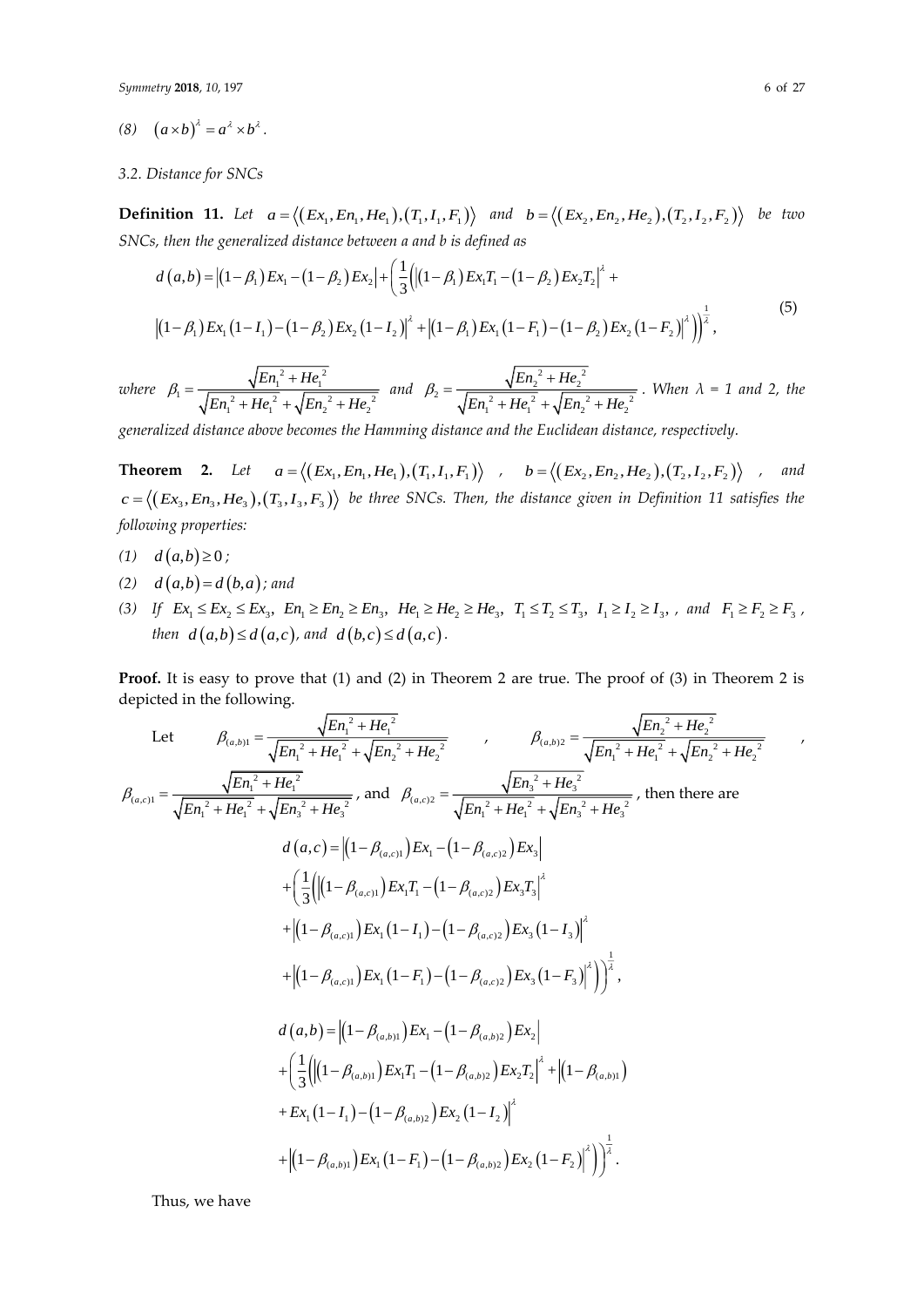$$
d(a,c) - d(a,b) = (1 - \beta_{(a,b)1})Ex_1 - (1 - \beta_{(a,c)1})Ex_1
$$
  
+ 
$$
(1 - \beta_{(a,c)2})Ex_3 - (1 - \beta_{(a,b)2})Ex_2
$$
  
+ 
$$
\left(\frac{1}{3} \left( \left| (1 - \beta_{(a,c)1})Ex_1T_1 - (1 - \beta_{(a,c)2})Ex_3T_3 \right|^2 \right.\right.
$$
  
+ 
$$
\left| (1 - \beta_{(a,c)1})Ex_1(1 - I_1) - (1 - \beta_{(a,c)2})Ex_3(1 - I_3) \right|^2
$$
  
+ 
$$
\left| (1 - \beta_{(a,c)1})Ex_1(1 - F_1) - (1 - \beta_{(a,c)2})Ex_3(1 - F_3) \right|^2 \right)
$$
  
- 
$$
\left( \frac{1}{3} \left( \left| (1 - \beta_{(a,b)1})Ex_1T_1 - (1 - \beta_{(a,b)2})Ex_2T_2 \right|^2 \right.\right.
$$
  
+ 
$$
\left| (1 - \beta_{(a,b)1})Ex_1(1 - I_1) - (1 - \beta_{(a,b)2})Ex_2(1 - I_2) \right|^2
$$
  
+ 
$$
\left| (1 - \beta_{(a,b)1})Ex_1(1 - F_1) - (1 - \beta_{(a,b)2})Ex_2(1 - F_2) \right|^2 \right)
$$

Let

$$
p = (1 - \beta_{(a,b)1})Ex_1 - (1 - \beta_{(a,c)1})Ex_1 + (1 - \beta_{(a,c)2})Ex_3 - (1 - \beta_{(a,b)2})Ex_2
$$
  
\n
$$
= \left(1 - \frac{\sqrt{En_1^2 + He_1^2}}{\sqrt{En_1^2 + He_1^2} + \sqrt{En_2^2 + He_2^2}}\right)Ex_1 - \left(1 - \frac{\sqrt{En_1^2 + He_1^2}}{\sqrt{En_1^2 + He_1^2} + \sqrt{En_3^2 + He_3^2}}\right)Ex_1
$$
  
\n
$$
+ \left(1 - \frac{\sqrt{En_2^2 + He_2^2}}{\sqrt{En_1^2 + He_1^2} + \sqrt{En_3^2 + He_3^2}}\right)Ex_3 - \left(1 - \frac{\sqrt{En_2^2 + He_2^2}}{\sqrt{En_1^2 + He_1^2} + \sqrt{En_2^2 + He_2^2}}\right)Ex_2.
$$
  
\n
$$
q = \left(\frac{1}{3} \left(\left|(1 - \beta_{(a,c)1})\right)Ex_1T_1 - (1 - \beta_{(a,c)2})Ex_3T_3\right|^2 + \left|(1 - \beta_{(a,c)1})\right)Ex_1(1 - I_1) - (1 - \beta_{(a,c)2})Ex_3(1 - I_3)\right|^2
$$
  
\n
$$
+ \left|(1 - \beta_{(a,c)1})\right)Ex_1(1 - F_1) - (1 - \beta_{(a,c)2})Ex_3(1 - F_3)\right|^2)\right)^{\frac{1}{2}}
$$
  
\n
$$
- \left(\frac{1}{3} \left(\left|(1 - \beta_{(a,b)1})\right)Ex_1T_1 - (1 - \beta_{(a,b)2})Ex_2T_2\right)^2 + \left|(1 - \beta_{(a,b)1})Ex_1(1 - I_1) - (1 - \beta_{(a,b)2})Ex_2(1 - I_2)\right)^2 + \left|(1 - \beta_{(a,b)1})Ex_1(1 - F_1) - (1 - \beta_{(a,b)2})Ex_2(1 - F_2)\right|^2)\right)^{\frac{1}{2}},
$$

then  $d(a, c) - d(a, b) = p + q$ .

Simplifying the above equations, the following results can be obtained.

$$
p = \frac{\sqrt{E n_2^2 + He_2^2}}{\sqrt{E n_1^2 + He_1^2} + \sqrt{E n_2^2 + He_2^2}} E x_1 - \frac{\sqrt{E n_3^2 + He_3^2}}{\sqrt{E n_1^2 + He_1^2} + \sqrt{E n_3^2 + He_3^2}} E x_1
$$
  
+ 
$$
\frac{\sqrt{E n_1^2 + He_1^2}}{\sqrt{E n_1^2 + He_1^2} + \sqrt{E n_3^2 + He_3^2}} E x_3 - \frac{\sqrt{E n_1^2 + He_1^2}}{\sqrt{E n_1^2 + He_1^2} + \sqrt{E n_2^2 + He_2^2}} E x_2.
$$

Since  $Ex_1 \leq Ex_2 \leq Ex_3$ ,  $En_1 \geq En_2 \geq En_3$ , and  $He_1 \geq He_2 \geq He_3$ , we have

$$
\frac{\sqrt{En_2^2 + He_2^2}}{\sqrt{En_1^2 + He_1^2} + \sqrt{En_2^2 + He_2^2}} Ex_1 - \frac{\sqrt{En_3^2 + He_3^2}}{\sqrt{En_1^2 + He_1^2} + \sqrt{En_3^2 + He_3^2}} Ex_1 \ge 0,
$$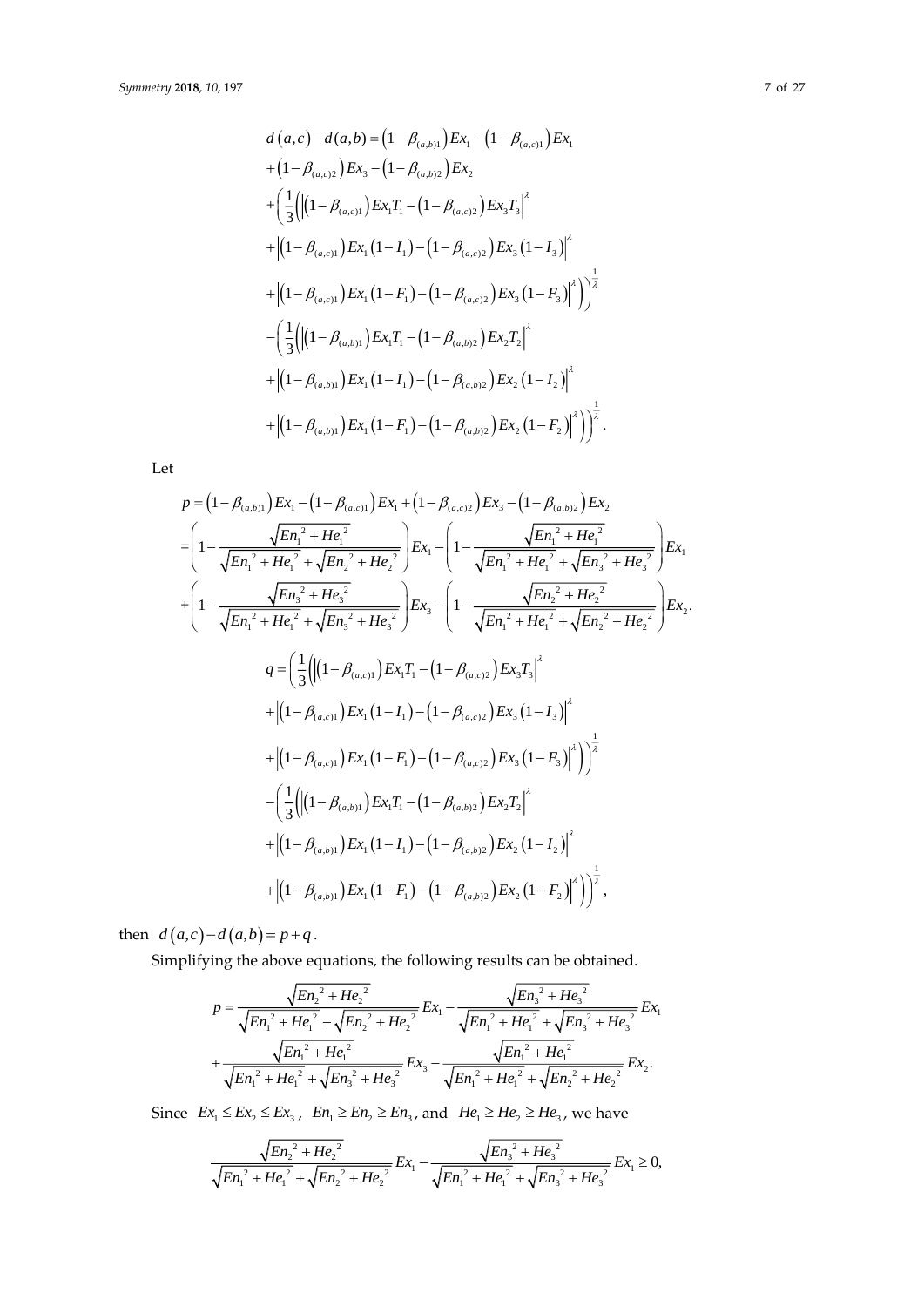$$
\frac{\sqrt{E{n_1}^2 + He_1^2}}{\sqrt{E{n_1}^2 + He_1^2} + \sqrt{E{n_3}^2 + He_3^2}} E{x_3} - \frac{\sqrt{E{n_1}^2 + He_1^2}}{\sqrt{E{n_1}^2 + He_1^2} + \sqrt{E{n_2}^2 + He_2^2}} E{x_2} \ge 0.
$$

Thus,  $p \geq 0$  is determined.

According to  $p = \left| \left(1 - \beta_{(a,c)1}\right) E x_1 - \left(1 - \beta_{(a,c)2}\right) E x_3\right| - \left| \left(1 - \beta_{(a,b)1}\right) E x_1 - \left(1 - \beta_{(a,b)2}\right) E x_2\right| \ge 0$ , the following inequalities can be deduced.

$$
\left| \left( 1 - \beta_{(a,c)1} \right) E x_1 - \left( 1 - \beta_{(a,c)2} \right) E x_3 \right| \ge \left| \left( 1 - \beta_{(a,b)1} \right) E x_1 - \left( 1 - \beta_{(a,b)2} \right) E x_2 \right|,
$$
  

$$
\left| \left( 1 - \beta_{(a,c)1} \right) E x_1 - \left( 1 - \beta_{(a,c)2} \right) E x_3 \right|^{\lambda} \ge \left| \left( 1 - \beta_{(a,b)1} \right) E x_1 - \left( 1 - \beta_{(a,b)2} \right) E x_2 \right|^{\lambda}.
$$

Since  $T_1 \leq T_2 \leq T_3$ , the following inequality is true.

$$
\left|\left(1-\beta_{(a,c)1}\right)Ex_1T_1-\left(1-\beta_{(a,c)2}\right)Ex_3T_3\right|^{\lambda} \geq \left|\left(1-\beta_{(a,b)1}\right)Ex_1T_1-\left(1-\beta_{(a,b)2}\right)Ex_2T_2\right|^{\lambda}.
$$

In a similar manner, we can also obtain

similar manner, we can also obtain  
\n
$$
\left| \left(1 - \beta_{(a,c)1}\right) E x_1 \left(1 - I_1\right) - \left(1 - \beta_{(a,c)2}\right) E x_3 \left(1 - I_3\right) \right|^2 \ge \left| \left(1 - \beta_{(a,b)1}\right) E x_1 \left(1 - I_1\right) - \left(1 - \beta_{(a,b)2}\right) E x_2 \left(1 - I_2\right) \right|^2,
$$
\n
$$
\left| \left(1 - \beta_{(a,c)1}\right) E x_1 \left(1 - F_1\right) - \left(1 - \beta_{(a,c)2}\right) E x_3 \left(1 - F_3\right) \right|^2 \ge \left| \left(1 - \beta_{(a,b)1}\right) E x_1 \left(1 - F_1\right) - \left(1 - \beta_{(a,b)2}\right) E x_2 \left(1 - F_2\right) \right|^2.
$$

Thus, there is

$$
q = \left(\frac{1}{3} \left( \left| \left(1 - \beta_{(a,c)1} \right) E x_1 T_1 - \left(1 - \beta_{(a,c)2} \right) E x_3 T_3 \right|^{\lambda} \right.\right.
$$
  
+ 
$$
\left| \left(1 - \beta_{(a,c)1} \right) E x_1 \left(1 - I_1 \right) - \left(1 - \beta_{(a,c)2} \right) E x_3 \left(1 - I_3 \right) \right|^{\lambda}
$$
  
+ 
$$
\left| \left(1 - \beta_{(a,c)1} \right) E x_1 \left(1 - F_1 \right) - \left(1 - \beta_{(a,c)2} \right) E x_3 \left(1 - F_3 \right) \right|^{\lambda} \right) \right|^{\frac{1}{\lambda}}
$$
  
- 
$$
\left( \frac{1}{3} \left( \left| \left(1 - \beta_{(a,b)1} \right) E x_1 T_1 - \left(1 - \beta_{(a,b)2} \right) E x_2 T_2 \right|^{\lambda} \right.
$$
  
+ 
$$
\left| \left(1 - \beta_{(a,b)1} \right) E x_1 \left(1 - I_1 \right) - \left(1 - \beta_{(a,b)2} \right) E x_2 \left(1 - I_2 \right) \right|^{\lambda}
$$
  
+ 
$$
\left| \left(1 - \beta_{(a,b)1} \right) E x_1 \left(1 - F_1 \right) - \left(1 - \beta_{(a,b)2} \right) E x_2 \left(1 - F_2 \right) \right|^{\lambda} \right) \right|^{\frac{1}{\lambda}}
$$
  

$$
\geq 0.
$$

Thus,  $d(a,c)-d(a,b) \ge 0 \Rightarrow d(a,c) \ge d(a,b)$ . The inequality  $d(a,c) \ge d(b,c)$  can be proved similarly. Hence, the proof of Theorem 2 is completed. □

**Example 1.** Let  $a = \langle (0.5, 0.2, 0.1), (0.7, 0.3, 0.5) \rangle$ , and  $b = \langle (0.6, 0.1, 0.1), (0.8, 0.2, 0.4) \rangle$  be two SNCs. Then, according to Definition 11, the Hamming distance  $d_{\textit{Hamming}}(a,b)$  and Euclidean distance  $d_{\tiny Euclidean}(a, b)$  are calculated as

$$
d_{\text{Hammin}_g}(a,b) = 0.4304
$$
, and  $d_{\text{Euclidean}}(a,b) = 0.3224$ .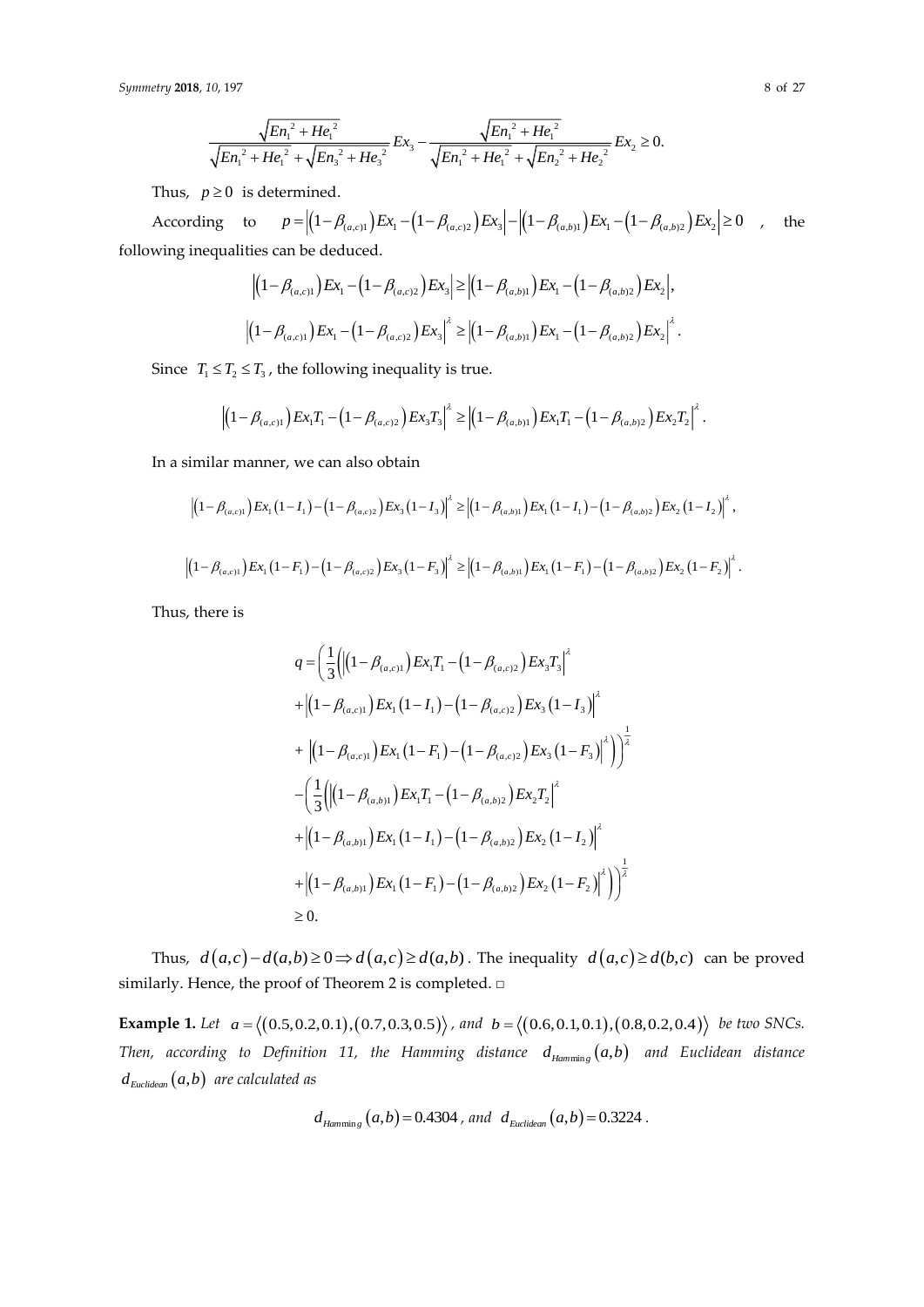## **4. SNCs Aggregation Operators**

Maclaurin [38] introduced the MSM aggregation operator firstly. In this section, the MSM operator is expanded to process SNC information, and the SNCMSM operator and the weighted SNCMSM operator are then proposed.

**Definition 12 ([38]).** Let  $x_i$   $(i = 1, 2, \dots, n)$  be the set of nonnegative real numbers. A MSM aggregation  $\delta$  *operator of dimension*  $n$  *is mapping*  $\left( M S M^{(m)} : \left( R^+ \right)^n \to R^+$  *, and it can be defined as* 

$$
MSM^{(m)}(x_1, x_2, \cdots, x_n) = \left(\frac{\sum_{1 \le i_1 < \cdots < i_m \le n} \prod_{j=1}^m x_{i_j}}{C_n^m}\right)^{\frac{1}{m}}, \tag{6}
$$

*where*  $(i_1, i_2, \dots, i_m)$  *traverses all the m-tuple combination of*  $(i = 1, 2, \dots, n)$ ,  $C_n^m = \frac{n!}{m!(n-m)}$ !  $!(n-m)!$ *m n*  $C_n^m = \frac{n!}{m!(n-m)!}$  is the binomial coefficient. In the subsequent analysis, assume that  $\;$  i<sub>1</sub> < i<sub>2</sub> <,...,< i<sub>m</sub> . In addition,  $\;$  x<sub>i,</sub> refers to the

*j i th element in a particular arrangement.*

*It is clear that*  (*m*) *MSM has the following properties:*

- (1) Idempotency. If  $x \ge 0$  and  $x_i = x$  for all i, then  $MSM^{(m)}(x, x, ..., x) = x$ .
- (2) Monotonicity. If  $x_i \le y_i$ , for all *i*,  $MSM^{(m)}(x_1, x_2, ..., x_n) \le MSM^{(m)}$  $MSM^{(m)}(x_1, x_2,...,x_n) \leq MSM^{(m)}(y_1, y_2,..., y_n)$ , where x<sub>i</sub> and y<sub>i</sub> are  $MSM^{(m)}(x_1, x_2,...,x_n)$ *nonnegative real numbers.*
- (3) Boundedness. MIN  ${x_1, x_2, ..., x_n} \le MSM^{(m)}(x_1, x_2, ..., x_n) \le MAX {x_1, x_2, ..., x_n}.$

## *4.1. SNCMSM Operator*

In this subsection, the traditional  $\mathit{MSM}^{(m)}$  operator is extended to accommodate the situations where the input variables are made up of SNCs. Then, the SNCMSM operator is developed.

**Definition 13.** Let  $a_i = \langle (Ex_i, En_i, He_i), (T_i, I_i, F_i) \rangle (i = 1, 2, ..., n)$  be a collection of SNCs. Then, the *SNCMSM operator can be defined as*

$$
SNCMSM^{(m)}(a_1, a_2, \cdots, a_n) = \left(\frac{\bigoplus \limits_{1 \le i_1 < \cdots < i_m \le n} \left(\bigotimes \limits_{j=1}^m a_{i_j}\right)}{C_n^m}\right)^{\frac{1}{m}},\tag{7}
$$

where  $m=1,2,...,n$  and  $(i_1,i_2,\cdots,i_m)$  traverses all the m-tuple combination of  $(i=1,2,\cdots,n)$ ,  $(n-m)$ !  $!(n-m)!$ *m n*  $C_n^m = \frac{n!}{m!(n-m)!}$  is the binomial coefficient.

*In light of the operations of SNCs depicted in Definition 10, Theorem 3 can be acquired.*

**Theorem 3.** Let  $a_i = \langle (Ex_i, En_i, He_i), (T_i, I_i, F_i) \rangle (i = 1, 2, ..., n)$  be a collection of SNCs, the aggregated value *acquired by the SNCMSM operator is also a SNC and can be expressed as*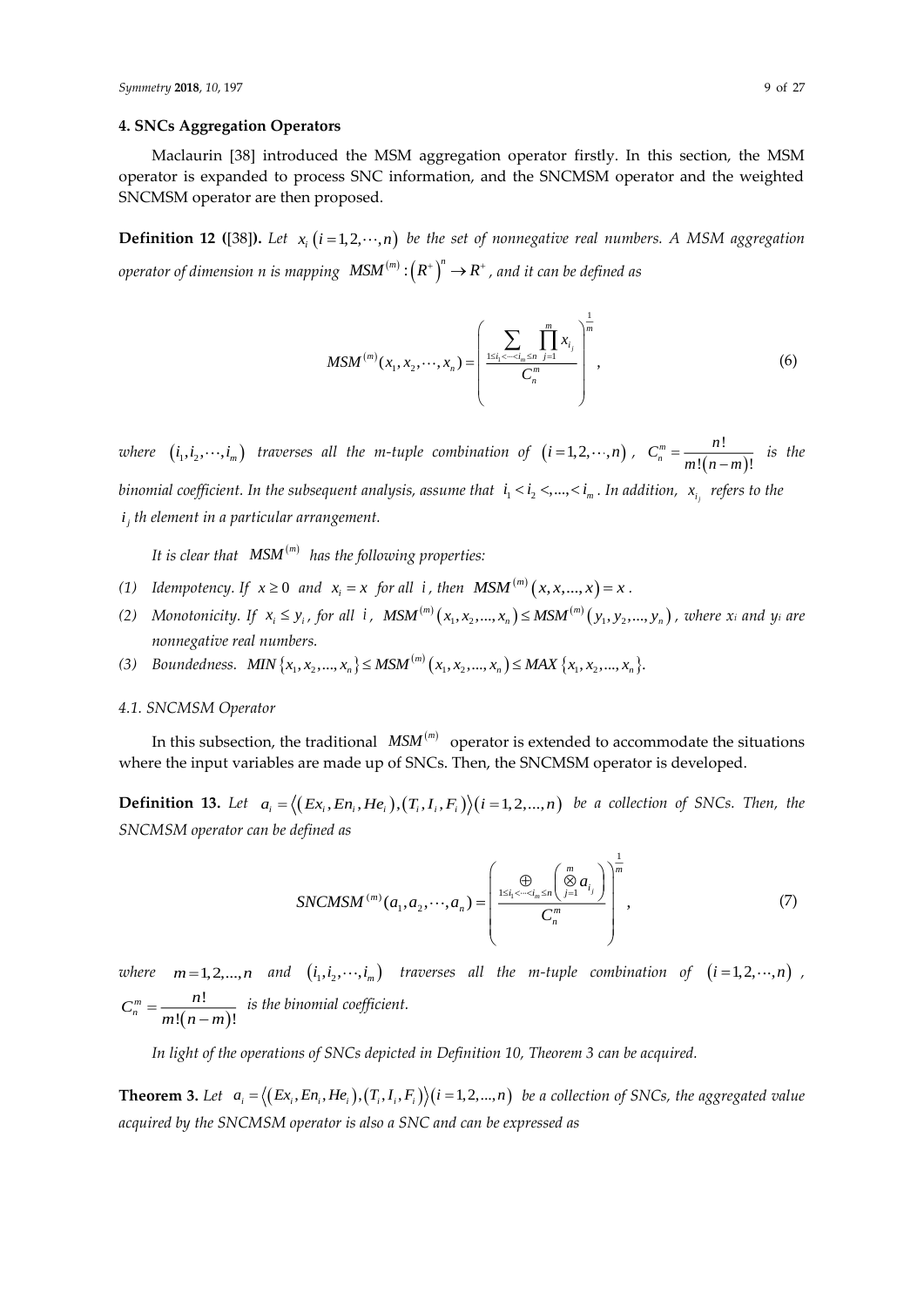$$
SNCMSM^{(m)}(a_1, a_2, \dots, a_n)
$$
\n
$$
= \left( \sqrt{\left( \sum_{k=1}^{C_m^m} \prod_{j=1}^{m} E_{X_{\ell_{j}^{(k)}}} \right)^{\frac{1}{m}}} \left( \sqrt{\sum_{k=1}^{C_m^m} \left( \prod_{j=1}^{m} E_{X_{\ell_{j}^{(k)}}} \right)^2} \right)^{\frac{1}{m}} \left( \sqrt{\sum_{k=1}^{C_m^m} \left( \prod_{j=1}^{m} H_{e_{\ell_{j}^{(k)}}} \right)^2} \right)^{\frac{1}{m}} \left( \sqrt{\sum_{k=1}^{C_m^m} \left( \prod_{j=1}^{m} H_{e_{\ell_{j}^{(k)}}} \right)^2} \right)^{\frac{1}{m}} \right),
$$
\n
$$
\sqrt{\left( \sum_{k=1}^{C_m^m} \left( \prod_{j=1}^{m} \Gamma_{X_{\ell_{j}^{(k)}}} + \left( \prod_{j=1}^{m} E_{X_{\ell_{j}^{(k)}}} + \left( \prod_{j=1}^{m} E_{X_{\ell_{j}^{(k)}}} \right)^2 + \left( \prod_{j=1}^{m} H_{e_{\ell_{j}^{(k)}}} \right)^2 \right) \right)^{\frac{1}{m}}},
$$
\n
$$
1 - \left( 1 - \frac{\sum_{k=1}^{C_m^m} \left( \left( 1 - \prod_{j=1}^{m} \left( 1 - I_{\ell_{j}^{k}} \right) \right) \left( \prod_{j=1}^{m} E_{X_{\ell_{j}^{(k)}}} + \left( \prod_{j=1}^{m} E_{X_{\ell_{j}^{(k)}}} \right)^2 + \left( \prod_{j=1}^{m} H_{e_{\ell_{j}^{(k)}}} \right)^2 \right) \right)^{\frac{1}{m}}},
$$
\n
$$
1 - \left( 1 - \frac{\sum_{k=1}^{C_m^m} \left( \left( 1 - \prod_{j=1}^{m} \left( 1 - I_{\ell_{j}^{k}} \right) \right) \left( \prod_{j=1}^{m} E_{X_{\ell_{j}^{(k)}}} + \left( \prod_{j=1}^{m} E_{X_{\ell_{j}^{(k)}}} \right)^2 + \left( \prod_{j=1}^{m} H
$$

**Proof.**

$$
a_{i_{j}^{(k)}} = \left( \left\langle Ex_{i_{j}^{(k)}}, En_{i_{j}^{(k)}}, He_{i_{j}^{(k)}} \right\rangle, \left\langle T_{i_{j}^{(k)}}, I_{i_{j}^{(k)}}, F_{i_{j}^{(k)}} \right\rangle \right), (j = 1, 2, ..., m).
$$
\n
$$
\Rightarrow \bigotimes_{j=1}^{m} a_{i_{j}^{(k)}} = \left( \left\langle \prod_{j=1}^{m} Ex_{i_{j}^{(k)}}, \prod_{j=1}^{m} En_{i_{j}^{(k)}}, \prod_{j=1}^{m} He_{i_{j}^{(k)}} \right\rangle,
$$
\n
$$
\left\langle \prod_{j=1}^{m} T_{i_{j}^{(k)}}, 1 - \prod_{j=1}^{m} \left(1 - I_{i_{j}^{(k)}} \right), 1 - \prod_{j=1}^{m} \left(1 - F_{i_{j}^{(k)}} \right) \right\rangle \right)
$$
\n
$$
\Rightarrow \bigoplus_{1 \leq i_{1} < \dots < i_{m} \leq n} \left( \bigotimes_{j=1}^{m} a_{i_{j}} \right) = \left( \left\langle \sum_{k=1}^{c_{m}} \prod_{j=1}^{m} Ex_{i_{j}^{(k)}}, \sqrt{\sum_{k=1}^{c_{m}} \left( \prod_{j=1}^{m} En_{i_{j}^{(k)}} \right)^{2}}, \sqrt{\sum_{k=1}^{c_{m}} \left( \prod_{j=1}^{m} He_{i_{j}^{(k)}} \right)^{2} \right\rangle \right),
$$
\n
$$
\left\langle \sum_{k=1}^{c_{m}} \left( \prod_{j=1}^{m} T_{i_{j}^{k}} \left( \prod_{j=1}^{m} Ex_{i_{j}^{(k)}} + \left( \prod_{j=1}^{m} En_{i_{j}^{(k)}} \right)^{2} + \left( \prod_{j=1}^{m} He_{i_{j}^{(k)}} \right)^{2} \right) \right\rangle,
$$
\n
$$
\left\langle \sum_{k=1}^{c_{m}^{m}} \left( \prod_{j=1}^{m} Ex_{i_{j}^{(k)}} + \left( \prod_{j=1}^{m} En_{i_{j}^{(k)}} \right)^{2} + \left( \prod_{j=1}^{m} He_{i_{j}^{(k)}} \right)^{
$$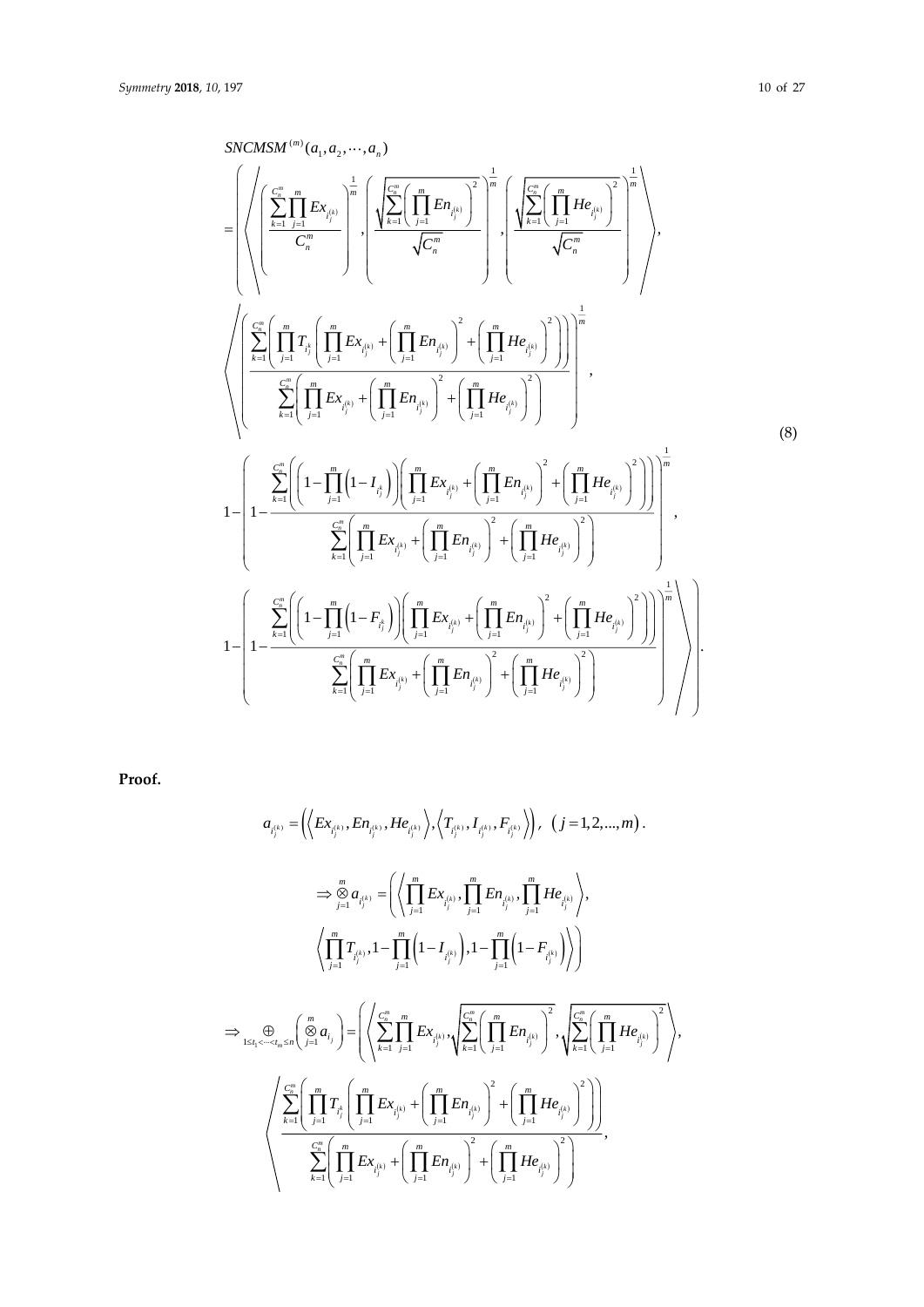$$
\begin{split} &\frac{\sum\limits_{k=1}^{m}\Biggl(\Biggl(1-\prod\limits_{j=1}^{m}\Biggl(1-I_{f_{j}}\Biggr)\Biggl)\Biggl(\prod\limits_{j=1}^{m}Ex_{\ell_{j}^{0}}+\Biggl(\prod\limits_{j=1}^{m}Ex_{\ell_{j}^{0}}\Biggr)^{2}+\Biggl(\prod\limits_{j=1}^{m}He_{\ell_{j}^{0}}\Biggr)^{2}\Biggr)\Biggr)\\ &\frac{\sum\limits_{k=1}^{m}\Biggl(\Biggl(1-\prod\limits_{j=1}^{m}\Biggl(1-F_{\ell_{j}}\Biggr)\Biggl)\Biggl(\prod\limits_{j=1}^{m}Ex_{\ell_{j}^{0}}+\Biggl(\prod\limits_{j=1}^{m}En_{\ell_{j}^{0}}\Biggr)^{2}+\Biggl(\prod\limits_{j=1}^{m}He_{\ell_{j}^{0}}\Biggr)^{2}\Biggr)\Biggr)\\ &\frac{\sum\limits_{k=1}^{m}\Biggl(\Biggl(-\prod\limits_{j=1}^{m}\Biggl(1-F_{\ell_{j}}\Biggr)\Biggl)\Biggl(\prod\limits_{j=1}^{m}Ex_{\ell_{j}^{0}}+\Biggl(\prod\limits_{j=1}^{m}En_{\ell_{j}^{0}}\Biggr)^{2}+\Biggl(\prod\limits_{j=1}^{m}He_{\ell_{j}^{0}}\Biggr)^{2}\Biggr)\Biggr)\\ =&\Biggl\{\frac{\sum\limits_{k=1}^{m}\Biggl(\prod\limits_{j=1}^{m}Ex_{\ell_{j}^{0}}+\Biggl(\prod\limits_{j=1}^{m}En_{\ell_{j}^{0}}\Biggr)^{2}}{C_{\ell_{n}}^{m}}\Biggr)^{2}\Biggl(\frac{\sum\limits_{k=1}^{m}\Biggl(\prod\limits_{j=1}^{m}He_{\ell_{j}^{0}}\Biggr)^{2}}{C_{\ell_{n}}^{m}}\Biggr)^{2}\Biggl(\frac{\sum\limits_{k=1}^{m}\Biggl(\prod\limits_{j=1}^{m}He_{\ell_{j}^{0}}\Biggr)^{2}}{ \sqrt{C_{n}}^{m}}\Biggr)^{2}\Biggl(\frac{\sum\limits_{k=1}^{m}\Biggl(\prod\limits_{j=1}^{m}He_{\ell_{j}^{0}}\Biggr)^{2}}{ \sqrt{C_{n}}^{m}}\Biggr)^{2}\Biggl(\frac{\sum\limits_{k=1}^{m}\Biggl(\prod\limits_{j=1}^{
$$

The proof of Theorem 3 is completed.  $\square$ 

**Theorem 4.** (Idempotency) If  $a_i = a = (\langle Ex_a, En_a, He_a \rangle, \langle T_a, I_a, F_a \rangle)$  for all  $i = 1, 2, ..., n$ , then  $SNCMSM^{(m)}(a,a,\dots,a) = a = (\langle Ex_a, En_a,He_a \rangle, \langle T_a, I_a, F_a \rangle).$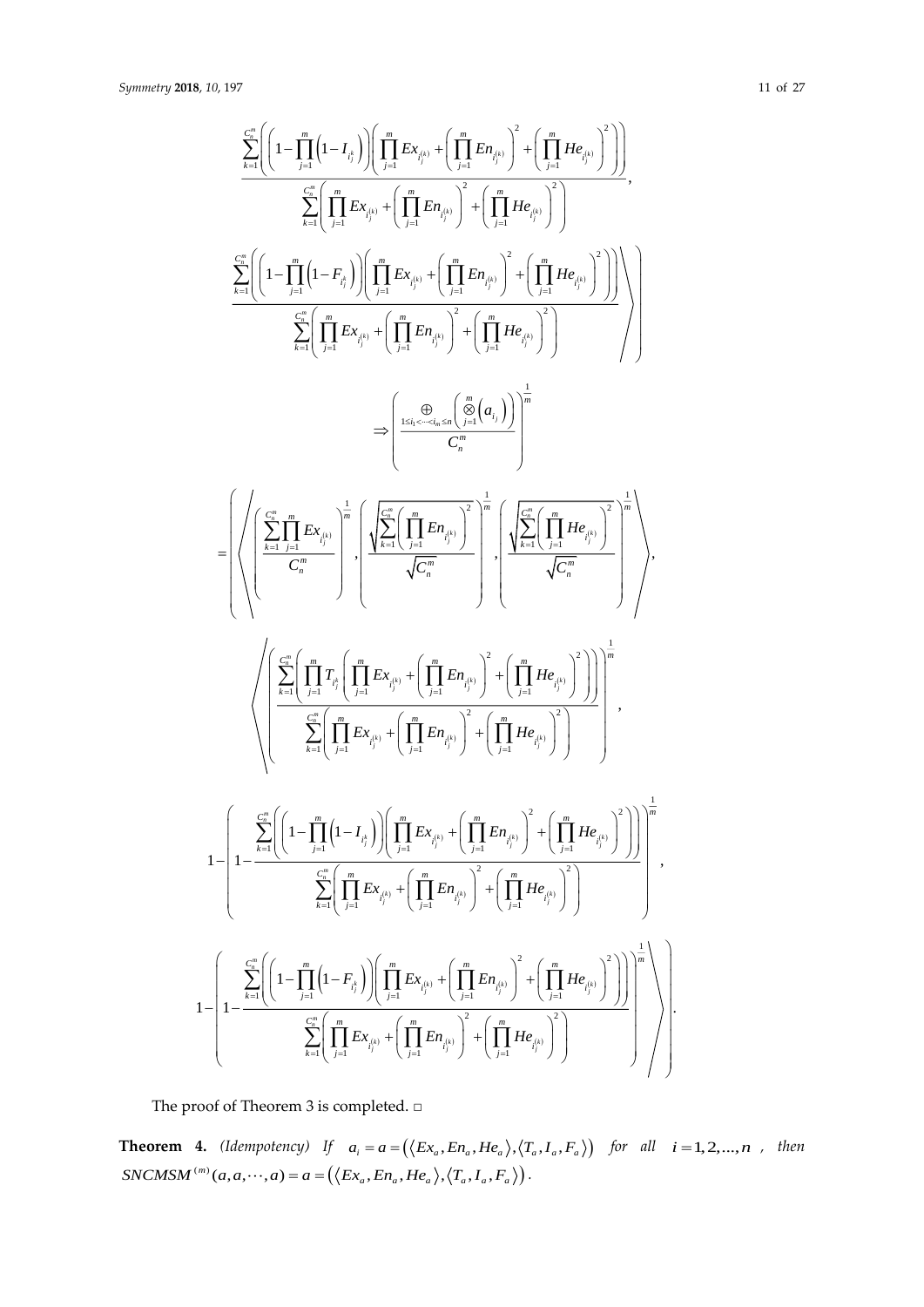#### **Proof.** Since  $a_i = a$ , there are

$$
\sum_{i=1}^{NLCMSM^{(m)}}(a,a,\dots,a)
$$
\n
$$
= \left( \left\langle \left( \sum_{k=1}^{C_{n}^{m}} \prod_{j=1}^{m} Ex_{a} \right)^{\frac{1}{m}} \right|, \left\langle \frac{\sum_{k=1}^{C_{n}^{m}} \left( \prod_{j=1}^{m} En_{a} \right)^{2}}{\sqrt{C_{n}^{m}}} \right|, \left\langle \frac{\sum_{k=1}^{C_{n}^{m}} \left( \prod_{j=1}^{m} He_{a} \right)^{2}}{\sqrt{C_{n}^{m}}} \right| \right\rangle + \left\langle \frac{\sum_{k=1}^{C_{n}^{m}} \left( \prod_{j=1}^{m} He_{a} \right)^{2}}{\sqrt{C_{n}^{m}}} \right| \right\rangle,
$$
\n
$$
\left\langle \left( \sum_{k=1}^{C_{n}^{m}} \left( \prod_{j=1}^{m} T_{a} \left( \prod_{j=1}^{m} Ex_{a} + \left( \prod_{j=1}^{m} En_{a} \right)^{2} + \left( \prod_{j=1}^{m} He_{a} \right)^{2} \right) \right) \right|^{-\frac{1}{m}}
$$
\n
$$
1 - \left( 1 - \sum_{k=1}^{C_{n}^{m}} \left( \left( 1 - \prod_{j=1}^{m} \left( 1 - I_{i_{j}^{k}} \right) \right) \left( \prod_{j=1}^{m} Ex_{a} + \left( \prod_{j=1}^{m} En_{a} \right)^{2} + \left( \prod_{j=1}^{m} He_{a} \right)^{2} \right) \right) \right)^{-\frac{1}{m}}
$$
\n
$$
1 - \left( 1 - \frac{\sum_{k=1}^{C_{n}^{m}} \left( \left( 1 - \prod_{j=1}^{m} \left( 1 - I_{i_{j}^{k}} \right) \right) \left( \prod_{j=1}^{m} Ex_{a} + \left( \prod_{j=1}^{m} En_{a} \right)^{2} + \left( \prod_{j=1}^{m} He_{a} \right)^{2} \right) \right) \right)^{-\frac{1}{m}}
$$
\n
$$
1 - \left( 1 - \frac{\sum_{k=1}^{C_{n}^{m}} \left( \left( 1 - \prod_{j=1}^{m}
$$

 $\Box$ 

**Theorem 5** (Commutativity). Let  $(a_1, a_2, \dots, a_n)$  be any permutation of  $(a_1, a_2, \dots, a_n)$ . Then,  ${^{(m)}(a_1, a_2, \cdots, a_n)} = SNCMSM^{(m)}$ **Theorem 5 (Commutativity).** Let  $(a'_1, a'_2, \dots, a'_n)$  *SNCMSM*<sup>(*m*)</sup>  $(a'_1, a'_2, \dots, a'_n) =$  *SNCMSM*<sup>(*m*)</sup>  $(a_1, a_2, \dots, a_n)$ .

Theorem 5 can be proved easily in accordance with Definition 13 and Theorem 3.

Three special cases of the SNCMSM operator are discussed below by selecting different values for the parameter *m*.

(1) If *m* = 1, then the SNCMSM operator becomes the simplest arithmetic average aggregation operator as follows:

$$
SNCMSM^{(1)}(a_1, a_2, \cdots, a_n) = \frac{\bigoplus_{i=1}^n a_i}{n}
$$
  
=  $\left( \left\langle \sum_{i=1}^n Ex_i, \sqrt{\sum_{i=1}^n En_i^2}, \sqrt{\sum_{i=1}^n He_i^2} \right\rangle, \left\langle \frac{\sum_{i=1}^n T_i \left( Ex_i + En_i^2 + He_i^2 \right)}{\sum_{i=1}^n \left( Ex_i + En_i^2 + He_i^2 \right)}, \right\rangle$  (9)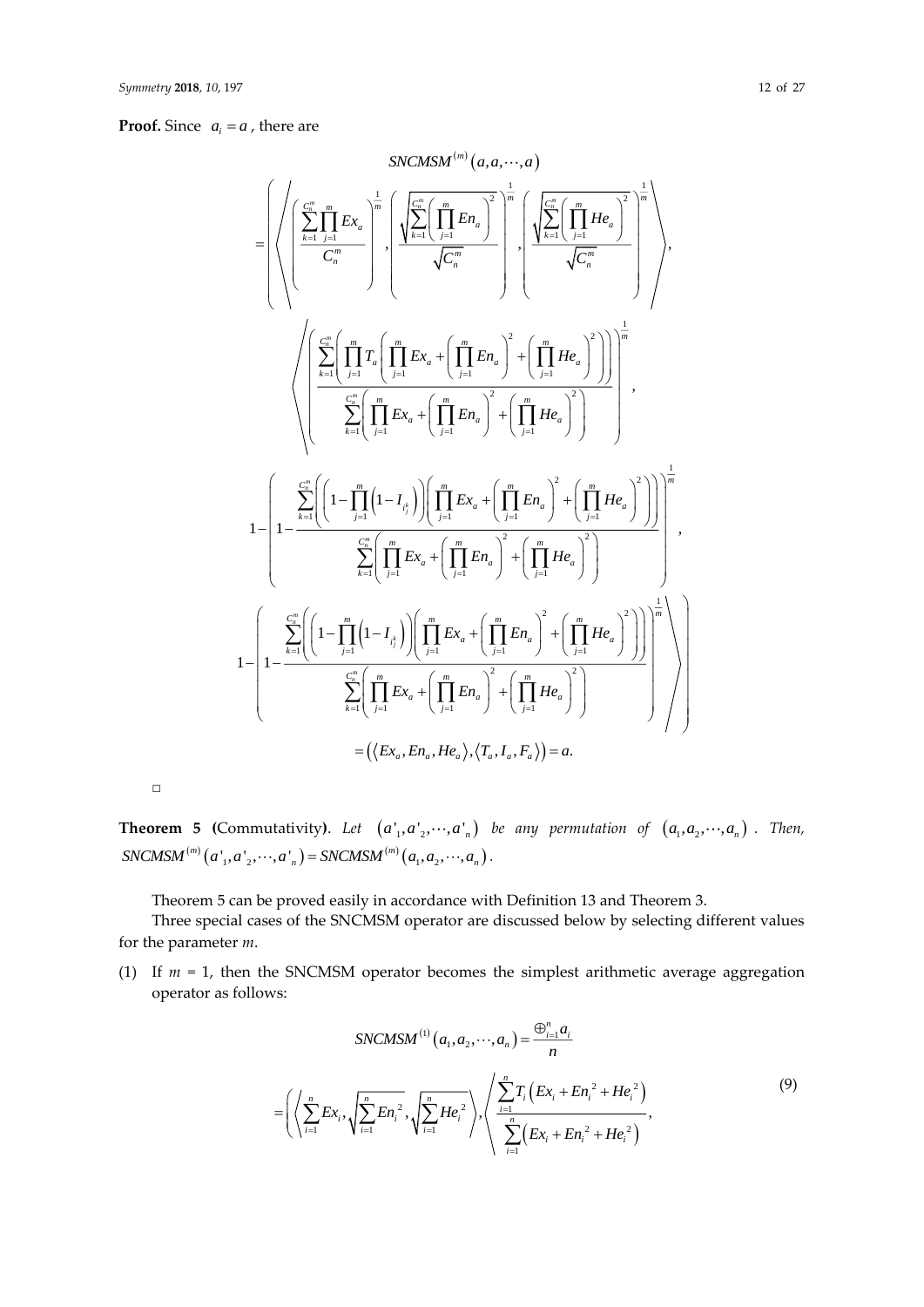$$
\frac{\sum_{i=1}^{n} I_{i} \left( Ex_{i} + En_{i}^{2} + He_{i}^{2} \right)}{\sum_{i=1}^{n} \left( Ex_{i} + En_{i}^{2} + He_{i}^{2} \right)}, \frac{\sum_{i=1}^{n} F_{i} \left( Ex_{i} + En_{i}^{2} + He_{i}^{2} \right)}{\sum_{i=1}^{n} \left( Ex_{i} + En_{i}^{2} + He_{i}^{2} \right)}
$$

(2) If  $m = 2$ , then the SNCMSM operator is degenerated to the following form:

$$
SNCMSM^{(2)}(a_{1}, a_{2}, \cdots, a_{n}) = \left(\frac{\oplus_{i,j=1, i \neq j}^{n} a_{i} \otimes a_{j}}{n(n-1)}\right)^{\frac{1}{2}}
$$
\n
$$
= \left(\sqrt{\left(\sum_{\substack{i,j=1 \ i \neq j}}^{n} E_{x_{i}} E_{x_{j}}\right)^{\frac{1}{2}}}, \left(\sqrt{\sum_{\substack{i,j=1 \ i \neq j}}^{n} \left(E_{n} E_{n} E_{n_{j}}\right)^{2}}\right)^{\frac{1}{2}}, \left(\sqrt{\sum_{\substack{i,j=1 \ i \neq j}}^{n} \left(E_{i} E_{i} E_{i} E_{j}\right)^{2}}\right)^{\frac{1}{2}}}\right), \left(\sqrt{\left(\sum_{\substack{i,j=1 \ i \neq j}}^{n} \left(E_{i} E_{i} E_{i} E_{j} + E_{i} E_{i} E_{i} E_{i} \right)^{2}}\right)^{\frac{1}{2}}}\right), \left(\sqrt{\left(\sum_{\substack{i,j=1 \ i \neq j}}^{n} \left(E_{i} E_{i} E_{i} + E_{i} E_{i} E_{i} \right)^{2} + H e_{i}^{2} H e_{j}^{2}\right)}\right)^{\frac{1}{2}}}, \left(\sqrt{\left(\sum_{\substack{i,j=1 \ i \neq j}}^{n} \left(E_{i} E_{i} E_{i} + E_{i} E_{i} E_{i} \right)^{2} + H e_{i}^{2} H e_{j}^{2}\right)}\right)^{\frac{1}{2}}}, \left(\sqrt{\left(\frac{\sum_{\substack{i,j=1 \ i \neq j}}^{n} \left[1 - (1 - I_{i}) (1 - I_{j})\right] \left(E_{i} E_{i} E_{i} + E_{i}^{2} E_{i} \right)^{2} + H e_{i}^{2} H e_{j}^{2}\right)}\right)^{\frac{1}{2}}}, \left(\sqrt{\left(\frac{\sum_{\substack{i,j=1 \ i \neq j}}^{n} \left[1 - (1 - F_{i}) (1 - F_{j})\right] \left(E_{i} E_{i} E_{i} + E_{i}^{2} E_{i} \right)^{2} + H e_{i}^{2} H e_{j}^{2}\right)}\right)^{\frac{1}{2}}}\right), \left(\sqrt{\left(\frac{\sum_{\substack{i,j=1 \ i \neq j}}
$$

(3) If  $m = n$ , then the SNCMSM operator becomes the geometric average aggregation operator as follows:

$$
SNCMSM^{(n)}(a_1, a_2, \cdots, a_n) = (\otimes_{i=1}^n a_i)^{\frac{1}{n}}
$$
  
= 
$$
\left( \left\langle \left( \prod_{i=1}^n E x_i \right)^{\frac{1}{n}}, \left( \prod_{i=1}^n E n_i \right)^{\frac{1}{n}}, \left( \prod_{i=1}^n H e_i \right)^{\frac{1}{n}} \right\rangle,
$$
  

$$
\left\langle \left( \prod_{i=1}^n T_i \right)^{\frac{1}{n}}, \left( 1 - \prod_{i=1}^n (1 - I_i) \right)^{\frac{1}{n}}, \left( 1 - \prod_{i=1}^n (1 - F_i) \right)^{\frac{1}{n}} \right\rangle \right).
$$
  
(11)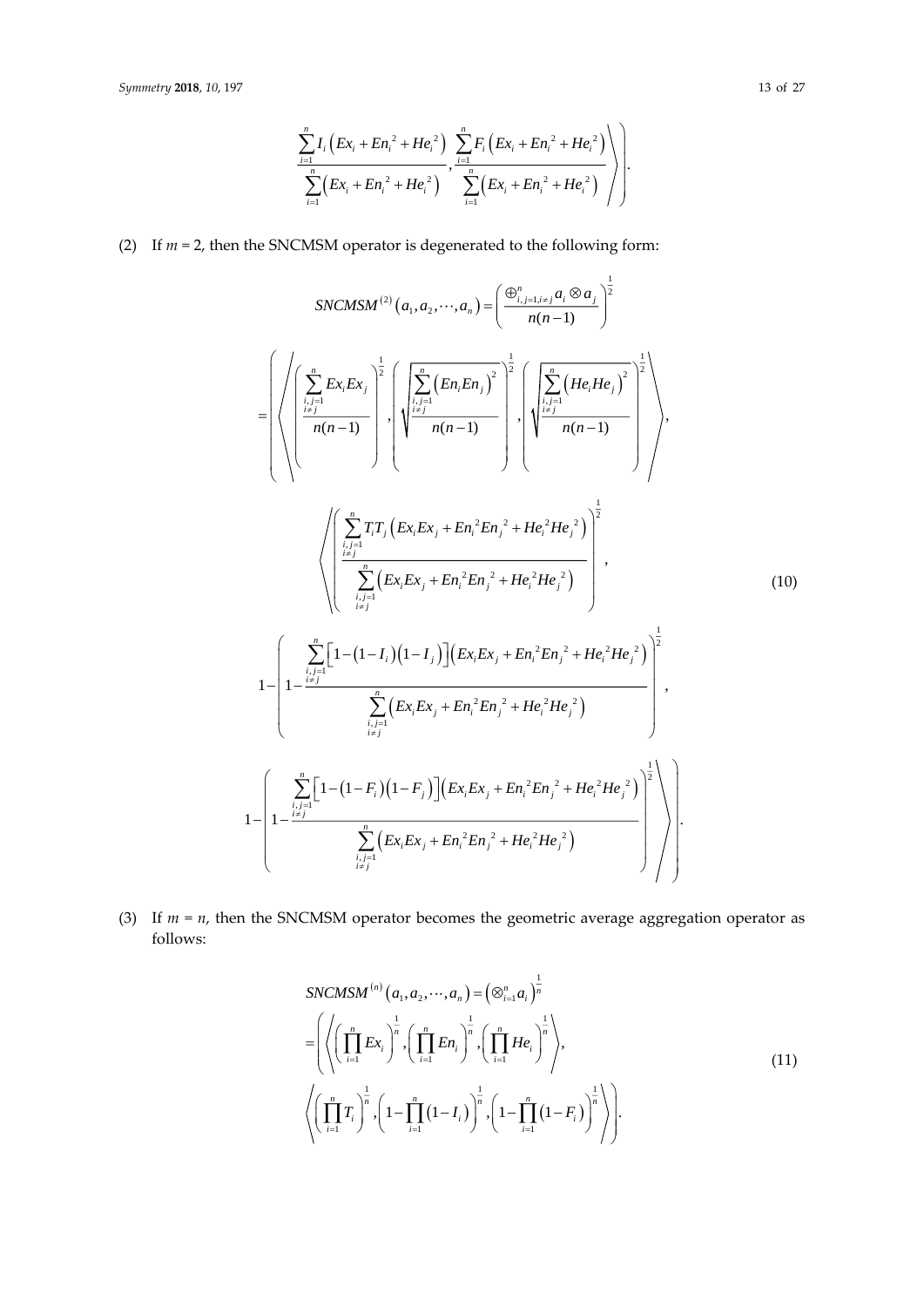## *4.2. Weighted SNCMSM Operator*

In this subsection, a weighted SNCMSM operator is investigated. Moreover, some desirable properties of this operator are analyzed.

**Definition 14.** Let  $a_i = \langle (Ex_i, En_i, He_i), (T_i, I_i, F_i) \rangle (i = 1, 2, ..., n)$  be a collection of SNCs, and  $w=(w_1, w_2,...w_n)^T$  be the weight vector, with  $w_i \in [0,1]$  and  $\sum_{i=1}^n w_i = 1$ . Then, the weighted simplified *neutrosophic clouds Maclaurin symmetric mean (WSNCMSM) operator is defined as*

$$
WSNCMSM_{w}^{(m)}(a_{1}, a_{2}, \cdots, a_{n}) = \left(\frac{\bigoplus_{1 \leq i_{1} < \cdots < i_{m} \leq n} \left(\bigotimes_{j=1}^{m} \left(nw_{i_{j}} \cdot a_{i_{j}}\right)\right)}{C_{n}^{m}}\right)^{\frac{1}{m}},
$$
(12)

where  $m=1,2,...,n$  and  $(i_1,i_2,\cdots,i_m)$  traverses all the m-tuple combination of  $(i=1,2,\cdots,n)$ ,  $(n-m)$ !  $!(n-m)!$ *m n*  $C_n^m = \frac{n!}{m!(n-m)!}$  is the binomial coefficient.

The specific expression of the WSNCMSM operator can be obtained in accordance with the operations provided in Definition 10.

**Theorem 6.** Let  $a_i = \langle (Ex_i, En_i, He_i), (T_i, I_i, F_i) \rangle (i = 1, 2, ..., n)$  be a collection of SNCs, and  $m = 1, 2, ..., n$ *. Then, the aggregated value acquired by the WSNCMSM operator can be expressed as*

$$
WSNCMSM_{w}^{(m)}(a_1,a_2,\cdots,a_n)
$$

$$
= \left( \sqrt{\left( \sum_{k=1}^{C_{m}^{m}} \prod_{j=1}^{m} n w_{i_{j}} E x_{i_{j}^{(k)}} \right)^{\frac{1}{m}}} \cdot \left( \frac{\sqrt{\sum_{k=1}^{C_{m}^{m}} \left( \prod_{j=1}^{m} \sqrt{n w_{i_{j}} E n_{i_{j}^{(k)}}} \right)^{2}}}{\sqrt{C_{n}^{m}}} \right)^{\frac{1}{m}} \cdot \left( \frac{\sqrt{\sum_{k=1}^{C_{m}^{m}} \left( \prod_{j=1}^{m} \sqrt{n w_{i_{j}} E n_{i_{j}^{(k)}}} \right)^{2}}}{\sqrt{C_{n}^{m}}} \right)^{\frac{1}{m}} \cdot \left( \frac{\sqrt{\sum_{k=1}^{C_{m}^{m}} \left( \prod_{j=1}^{m} \sqrt{n w_{i_{j}} E n_{i_{j}^{(k)}}} \right)^{2}}}{\sqrt{C_{n}^{m}}} \right)^{\frac{1}{m}} \cdot \left( \frac{\sqrt{\sum_{k=1}^{C_{m}^{m}} \left( \prod_{j=1}^{m} \sqrt{n w_{i_{j}} E x_{i_{j}^{(k)}}} + \left( \prod_{j=1}^{m} \sqrt{n w_{i_{j}} E n_{i_{j}^{(k)}}} \right)^{2} + \left( \prod_{j=1}^{m} \sqrt{n w_{i_{j}} E n_{i_{j}^{(k)}}} \right)^{2} \right)}{\sqrt{C_{n}^{m}}} \right) \cdot \left( \frac{\sum_{k=1}^{C_{m}^{m}} \left( \prod_{j=1}^{m} \sqrt{n w_{i_{j}} E x_{i_{j}^{(k)}}} + \left( \prod_{j=1}^{m} \sqrt{n w_{i_{j}} E n_{i_{j}^{(k)}}} \right)^{2} + \left( \prod_{j=1}^{m} \sqrt{n w_{i_{j}} E n_{i_{j}^{(k)}}} \right)^{2} \right)}{\sum_{k=1}^{C_{m}^{m}} \left( \left( 1 - \prod_{j=1}^{m} \left( 1 - I_{i_{j}^{k}} \right) \right) \left( \prod_{j=1}^{m} \sqrt{n w_{i_{j}} E x_{i_{j}^{(k)}}} + \left( \prod_{j=1}^{m} \sqrt{n w_{i_{j}} E n_{i_{j}^{(k)}}} \right)^{2} + \left( \prod_{j=1}^{m} \
$$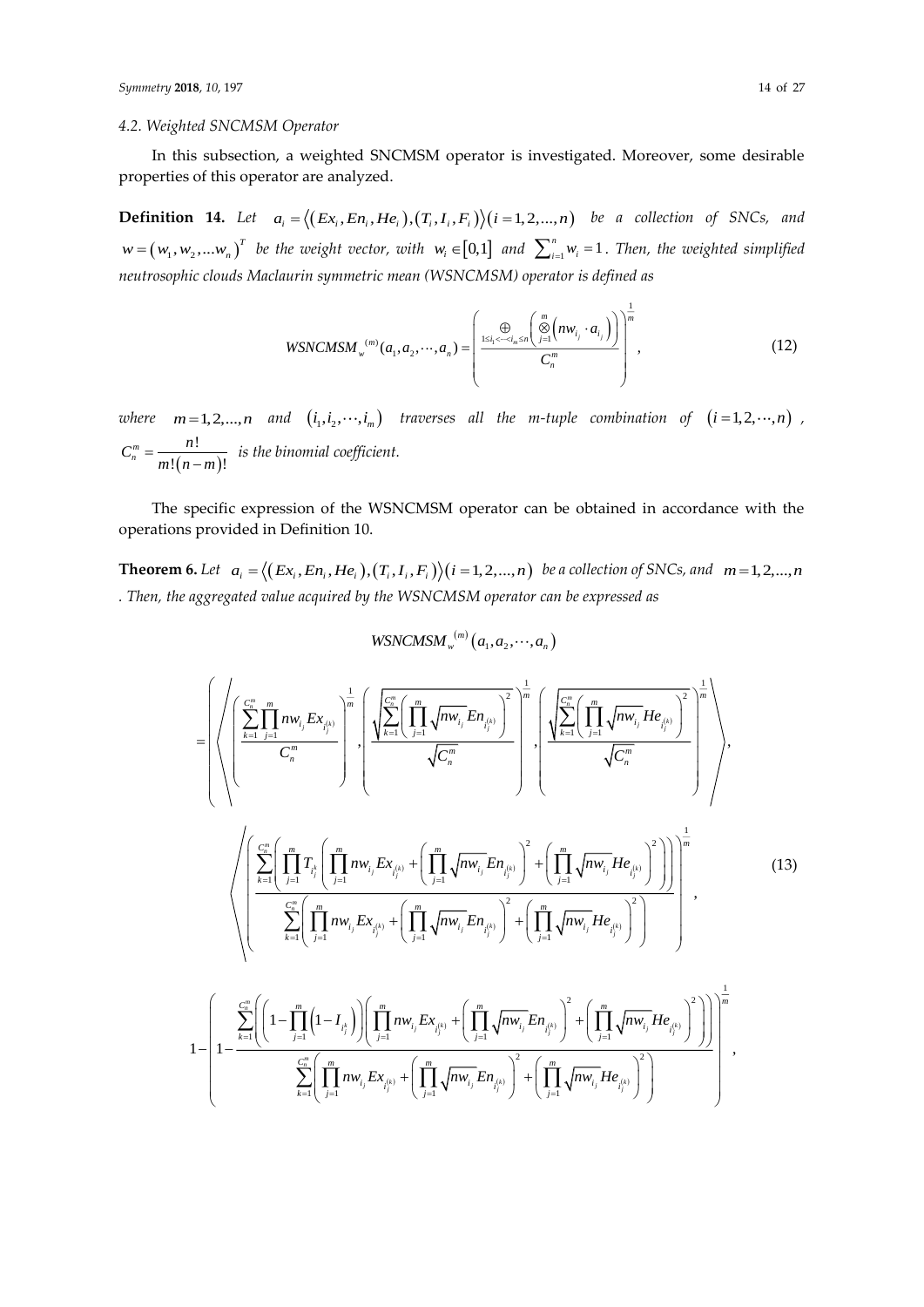$$
1 - \left( {1 - \frac{{\sum\limits_{k = 1}^{c_{n}^{m}} {\left( {{{\left( {1 - \prod\limits_{j = 1}^{m} {\left( {1 - {F_{i_{j}^{k}}} \right)} } \right)} } \right\left( {\prod\limits_{j = 1}^{m} {nw_{i_{j}} {Ex_{i_{j}^{(k)}}}} + \left( {\prod\limits_{j = 1}^{m} {\sqrt{n w_{i_{j}} } {En_{i_{j}^{(k)}}} } } \right)^{2} + \left( {\prod\limits_{j = 1}^{m} {\sqrt{n w_{i_{j}} } {He_{i_{j}^{(k)}}} } } \right)^{2} } \right)} \right)^{1 - \left( {\frac{1}{{2\left( {\prod\limits_{j = 1}^{m} {w_{i_{j}} {Ex_{i_{j}^{(k)}}}} + \left( {\prod\limits_{j = 1}^{m} {\sqrt{n w_{i_{j}} } {En_{i_{j}^{(k)}}} } } \right)^{2} + \left( {\prod\limits_{j = 1}^{m} {\sqrt{n w_{i_{j}} } {He_{i_{j}^{(k)}}} } } \right)^{2} } \right)}} \right)^{1 - \left( {\frac{1}{{2\left( {\prod\limits_{j = 1}^{m} {w_{i_{j}} {Ex_{i_{j}^{(k)}}}} + \left( {\prod\limits_{j = 1}^{m} {\sqrt{n w_{i_{j}} } {En_{i_{j}^{(k)}}} } } \right)^{2} + \left( {\prod\limits_{j = 1}^{m} {\sqrt{n w_{i_{j}} } {He_{i_{j}^{(k)}}} } } \right)^{2} } \right)}} \right)
$$

Theorem 6 can be proved similarly according to the proof procedures of Theorem 3.

**Theorem 7.** *(Reducibility)* Let  $w = \left( \frac{1}{2}, \frac{1}{2}, \ldots, \frac{1}{n} \right)$ *T*  $w = \left(\frac{1}{n}, \frac{1}{n}, ..., \frac{1}{n}\right)$  $=\left(\frac{1}{n}, \frac{1}{n}, ..., \frac{1}{n}\right)^{t}$ , then, WSNCMSM<sub>*w*</sub><sup>(*m*)</sup>(*a*<sub>1</sub>*, a*<sub>2</sub>*, ..., a<sub>n</sub>*) = SNCMSM<sup>(*m*)</sup>(*a*<sub>1</sub>*, a*<sub>2</sub>*, …, an).*

**Proof.**

When  $w = \left( \frac{1}{1}, \frac{1}{1}, \ldots, \frac{1}{n} \right)$ *T*  $w = \left(\frac{1}{n}, \frac{1}{n}, ..., \frac{1}{n}\right)$  $=\left(\frac{1}{n},\frac{1}{n},...,\frac{1}{n}\right)^{t}$ 

 $W$ SNCMSM<sub>*w*</sub><sup> $(m)$ </sup> $(a_1, a_2, \cdots, a_n)$ 

$$
=\left(\left(\sum_{k=1}^{C_{n}^{m}}\prod_{j=1}^{n}\frac{1}{n}\cdot\frac{1}{n}Ex_{\ell_{j}^{k_{j}}}}{\binom{m}{m}}\right)^{n}\cdot\left(\frac{\sqrt{\sum_{k=1}^{C_{n}^{m}}\left(\prod_{j=1}^{m}\sqrt{n}\cdot\frac{1}{n}En_{\ell_{j}^{k_{j}}}}}{\sqrt{C_{n}^{m}}}\right)^{2}}\right)^{n}\cdot\left(\frac{\sum_{k=1}^{C_{n}^{m}}\left(\prod_{j=1}^{m}\sqrt{n}\cdot\frac{1}{n}He_{\ell_{j}^{k_{j}}}}{\sqrt{C_{n}^{m}}}\right)^{2}}{\sqrt{C_{n}^{m}}}\right)^{n}\right)\cdot\left(\sum_{k=1}^{C_{n}^{m}}\left(\prod_{j=1}^{m}\frac{1}{n}\sum_{j=1}^{n}\left(\prod_{j=1}^{m}\frac{1}{n}\sum_{k}Ex_{\ell_{j}^{k_{j}}}\right)+\left(\prod_{j=1}^{m}\sqrt{n}\cdot\frac{1}{n}En_{\ell_{j}^{k_{j}}}\right)^{2}+\left(\prod_{j=1}^{m}\sqrt{n}\cdot\frac{1}{n}He_{\ell_{j}^{k_{j}}}\right)^{2}\right)\right)\right)^{n}\cdot\left(\sum_{k=1}^{C_{n}^{m}}\left(\prod_{j=1}^{m}\frac{1}{n}\sum_{k}Ex_{\ell_{j}^{k_{j}}}\right)+\left(\prod_{j=1}^{m}\sqrt{n}\cdot\frac{1}{n}En_{\ell_{j}^{k_{j}}}\right)^{2}+\left(\prod_{j=1}^{m}\sqrt{n}\cdot\frac{1}{n}He_{\ell_{j}^{k_{j}}}\right)^{2}\right)\right)^{n}\cdot\left(\sum_{k=1}^{C_{n}^{m}}\left(\left(1-\prod_{j=1}^{m}\left(1-I_{\ell}\right)\right)\left(\prod_{j=1}^{m}\frac{1}{n}\sum_{k}Ex_{\ell_{j}^{k_{j}}}\right)+\left(\prod_{j=1}^{m}\sqrt{n}\cdot\frac{1}{n}En_{\ell_{j}^{k_{j}}}\right)^{2}+\left(\prod_{j=1}^{m}\sqrt{n}\cdot\frac{1}{n}He_{\ell_{j}^{k_{j}}}\right)^{2}\right)\right)^{n}\cdot\left(\sum_{k=1}^{C_{n}^{m}}\left(\left(1
$$

 $=$  *SNCMSM*<sup>(*m*</sup>)</sup> $(a_1, a_2, \dots, a_n)$ .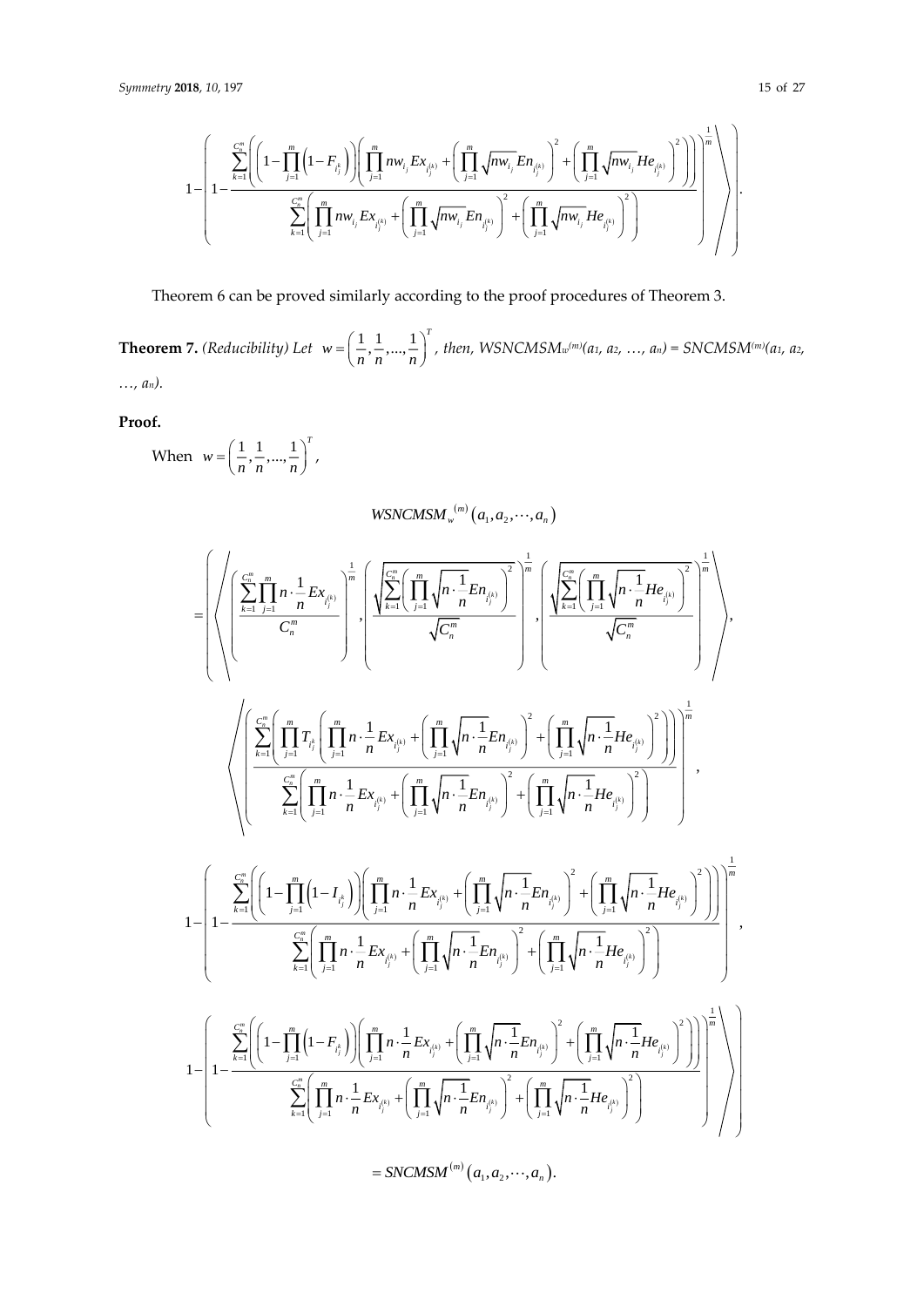**Definition 15.** Let  $a_i = \langle (Ex_i, En_i, He_i), (T_i, I_i, F_i) \rangle$   $(i = 1, 2, ..., n)$  be a collection of SNCs, and  $w = (w_1, w_2, ..., w_n)^T$  be the weight vector, which satisfies  $\sum_{i=1}^{n}$  $\sum_{m=1}^{n} w_m = 1$ ∠ ″i<br><sub>i=1</sub> *w*  $\sum_{i=1}^{n} w_i = 1$ , and  $w_i > 0$   $(i = 1, 2, ..., n)$ . Then the *generalized weighted simplified neutrosophic clouds Maclaurin symmetric mean (GWSNCMSM) operator is defined as*

$$
GWSNCMSM^{(m,p_1,p_2,...,p_m)}(a_1,...,a_n) = \left(\frac{\bigoplus_{1 \le i_1 < \dots < i_m \le n} \left(\otimes_{j=1}^m \left(nw_{i_j} \otimes a_{i_j}\right)^{p_j}\right)}{C_n^m}\right)^{\frac{1}{p_1+\dots+p_m}},
$$
\n(14)

 $where \, m=1,2,...,n$ .

The specific expression of the GWSNCMSM operator can be obtained in accordance with the operations provided in Definition 10.

**Theorem 8.** Let  $a_i = \langle (Ex_i, En_i, He_i), (T_i, I_i, F_i) \rangle \mid (i = 1, 2, ..., n)$  be a collection of SNCs, and  $m = 1, 2, ..., n$ . *Then, the aggregated value acquired by the GWSNCMSM operator can be expressed as*

$$
GWSNCMSM^{(m,p_1,p_2,...,p_m)}(a_1,...,a_n) = \left\{\left(\left(\sum_{k=1}^{C_n^m} \prod_{j=1}^m \left(m_{V_{i_j}} E x_{l_{i_j}^{(k)}}\right)^{p_j}\right)^{\frac{1}{p_j + \dots + p_m}}, \left(\sum_{k=1}^{C_n^m} \left(\sum_{j=1}^m \left(\sqrt{n w_{i_j}} E x_{l_{i_j}^{(k)}}\right)^{p_j}\right)^{\frac{1}{p_j + \dots + p_m}}\right)^{\frac{1}{p_j + \dots + p_m}},\right\}
$$
\n
$$
\left(\frac{\sqrt{\sum_{k=1}^{C_n^m} \left(\prod_{j=1}^m \left(\sqrt{n w_{i_j}} E n_{l_{i_j}^{(k)}}\right)^{p_j}\right)^2}}{\sqrt{C_n^m}}\right)^{\frac{1}{p_j + \dots + p_m}} \cdot \left(\frac{\sqrt{\sum_{k=1}^{C_n^m} \left(\prod_{j=1}^m \left(\sqrt{n w_{i_j}} E n_{l_{i_j}^{(k)}}\right)^{p_j}\right)^2}}{\sqrt{C_n^m}}\right)^{\frac{1}{p_j + \dots + p_m}}\right\}
$$
\n
$$
\left(\left(\sum_{k=1}^{C_n^m} \left(\prod_{j=1}^m \left(T_{l_j}^*\right)^{p_j} \left(\prod_{j=1}^m \left(m_{V_{i_j}} E x_{l_{i_j}^{(k)}}\right)^{p_j} + \left(\prod_{j=1}^m \left(\sqrt{n w_{i_j}} E n_{l_{i_j}^{(k)}}\right)^{p_j}\right)^2 + \left(\prod_{j=1}^m \left(\sqrt{n w_{i_j}} H e_{l_{i_j}^{(k)}}\right)^{p_j}\right)^2\right)\right)^{\frac{1}{p_j + \dots + p_m}}}\right\}
$$
\n
$$
1 - \left(\frac{\sum_{k=1}^{C_n^m} \left(\left(1 - \prod_{j=1}^m \left(1 - I_{l_j}\right)^{p_j}\right) \left(\prod_{j=1}^m \left(m_{V_{i_j}} E x_{l_{i_j}^{(k)}}\right)^{p_j} + \left(\prod_{j=1}^m \left(\sqrt{n w_{i_j}} E n_{l_{i_j}^{(k)}}\right)^{p_j}\right)^2 + \left(\prod_{j=1}^m \left(\sqrt{n w_{i_j}} H e_{l_{i_j
$$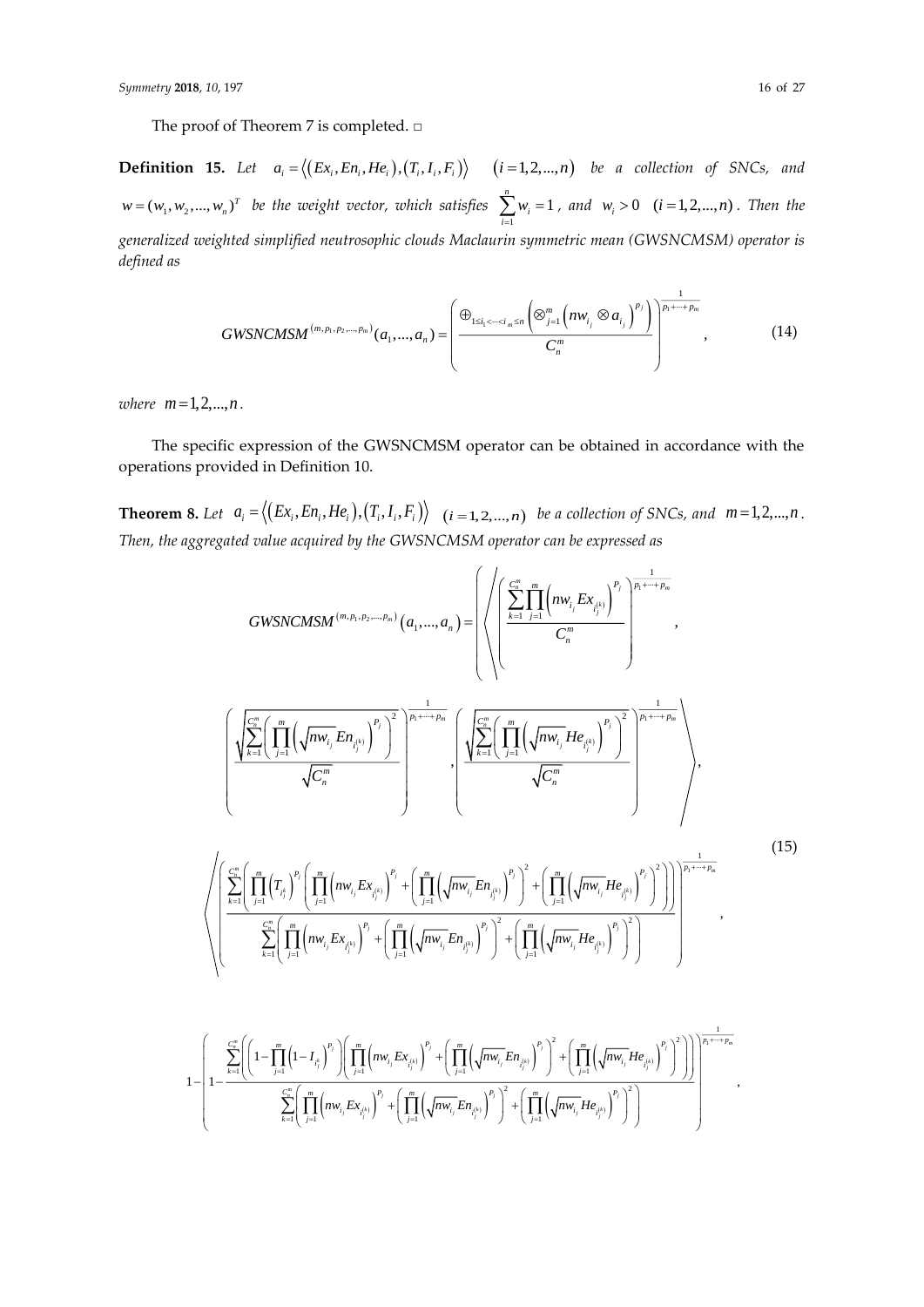$$
\begin{split} &\ 0\textbf{18, 10, 197} \\[10pt] &\ 1-\left(1-\sum_{i=1}^{c_{n}^{n}}\left(\left(1-\prod_{j=1}^{m}\left(1-F_{i_{j}^{k}}\right)^{p_{j}}\right)\left(\prod_{j=1}^{m}\left(nw_{i_{j}}Ex_{i_{j}^{(k)}}\right)^{p_{j}}+\left(\prod_{j=1}^{m}\left(\sqrt{nw_{i_{j}}}En_{i_{j}^{(k)}}\right)^{p_{j}}\right)^{2}+\left(\prod_{j=1}^{m}\left(\sqrt{nw_{i_{j}}}He_{i_{j}^{(k)}}\right)^{p_{j}}\right)^{2}\right)\right)\right)^{\frac{1}{p_{i}+\cdots+p_{n}}}\right)\\ &\quad1-\left(1-\sum_{k=1}^{c_{n}^{m}}\left(\prod_{j=1}^{m}\left(nw_{i_{j}}Ex_{i_{j}^{(k)}}\right)^{p_{j}}+\left(\prod_{j=1}^{m}\left(\sqrt{nw_{i_{j}}}En_{i_{j}^{(k)}}\right)^{p_{j}}\right)^{2}+\left(\prod_{j=1}^{m}\left(\sqrt{nw_{i_{j}}}He_{i_{j}^{(k)}}\right)^{p_{j}}\right)^{2}\right)\right)^{\frac{1}{p_{i}+\cdots+p_{n}}}\right)\\ &\quad\left(\left(\prod_{j=1}^{m}\left(nw_{i_{j}}Ex_{i_{j}^{(k)}}\right)^{p_{j}}+\left(\prod_{j=1}^{m}\left(\sqrt{nw_{i_{j}}}En_{i_{j}^{(k)}}\right)^{p_{j}}\right)^{2}+\left(\prod_{j=1}^{m}\left(\sqrt{nw_{i_{j}}}He_{i_{j}^{(k)}}\right)^{p_{j}}\right)^{2}\right)\right)^{\frac{1}{p_{i}+\cdots+p_{n}}}\right)\\ \end{split}
$$

Theorem 8 can be proved similarly according to the proof procedures of Theorem 3.

#### **5. MCDM Approach under Simplified Neutrosophic Linguistic Circumstance**

In this section, a MCDM approach is developed on the basis of the proposed simplified neutrosophic cloud aggregation operators to solve real-world problems. Consider a MCDM problem with simplified neutrosophic linguistic evaluation information, which can be converted to SNCs. Then, let  $A = \{a_1, a_2, ..., a_m\}$  be a discrete set of alternatives, and  $C = \{c_1, c_2, ..., c_n\}$  be the set of criteria. Suppose that the weight of the criteria is  $w = (w_1, w_2, ..., w_s)^T$ , where  $w_k \ge 0$ , and  $\sum_{k=1}^s$  $\sum^s w_i = 1$ ∠ ″ <sup>′′</sup> <sup>*k*</sup> *w*  $\sum_{k=1} w_k = 1$ . The original evaluation of alternative  $a_i$  under criterion  $c_j$  is expressed as SNLNs  $\gamma_{ij} = \left\langle s_{ij},(T_{_{ij}},I_{_{ij}},F_{_{ij}})\right\rangle$ (*i* = 1, 2, …, *m*; *j* = 1, 2, …, *n*). The primary procedures of the developed method are presented in the following.

Step 1: Normalize the evaluation information.

Usually, two kinds of criteria—benefit criteria and cost criteria—exist in MCDM problems. Then, in accordance with the transformation principle of SNLNs [42], the normalization of original evaluation information can be shown as

$$
\tilde{\gamma}_{ij} = \begin{cases}\n\langle s_{ij}, (T_{ij}, I_{ij}, F_{ij}) \rangle, & \text{for benefit criterion,} \\
\langle h_{(2t+1-sub(s_{ij}))}, (T_{ij}, I_{ij}, F_{ij}) \rangle, & \text{for cost criterion.} \n\end{cases}
$$
\n(16)

Step 2: Convert SNLNs to SNCs.

Based on the transformation method described in Section 2.4 and Definition 9, we can convert SNLNs to SNCs. The SNC evaluation information can be obtained as  $a_{ij} = \langle (Ex_{ij}, En_{ij}, He_{ij}), (T_{ij}, I_{ij}, F_{ij}) \rangle$  (*i* = 1, 2, …, *m*; *j* = 1, 2, …, *n*).

Step 3: Acquire the comprehensive evaluation for each alternative.

The WSNCMSM operator or the GWSNCMSM operator can be employed to integrate the evaluation of  $a_{ij}$   $(j=1,2,...,n)$  under all criteria and acquire the comprehensive evaluation  $a_i = \big\langle \big(E x_i, E n_i, H e_i\big), \big(T_i, I_i, F_i\big) \big\rangle$  for the alternative  $|a_i\rangle$ .

Step 4: Compute the distance between the comprehensive evaluation of  $\alpha_i$  and the PIS/NIS.

First, in accordance with the obtained overall evaluation values, the positive ideal solution (PIS)

$$
a^+
$$
 and negative ideal solution (NIS)  $a^-$  are determined as  
\n
$$
a^+ = \langle \left( \max_i (Ex_i), \min_i (En_i), \min_i (He_i) \right), \left( \max_i (T_i), \min_i (I_i), \min_i (F_i) \right) \rangle,
$$
\n
$$
a^- = \langle \left( \min_i (Ex_i), \max_i (En_i), \max_i (He_i) \right), \left( \min_i (T_i), \max_i (I_i), \max_i (F_i) \right) \rangle.
$$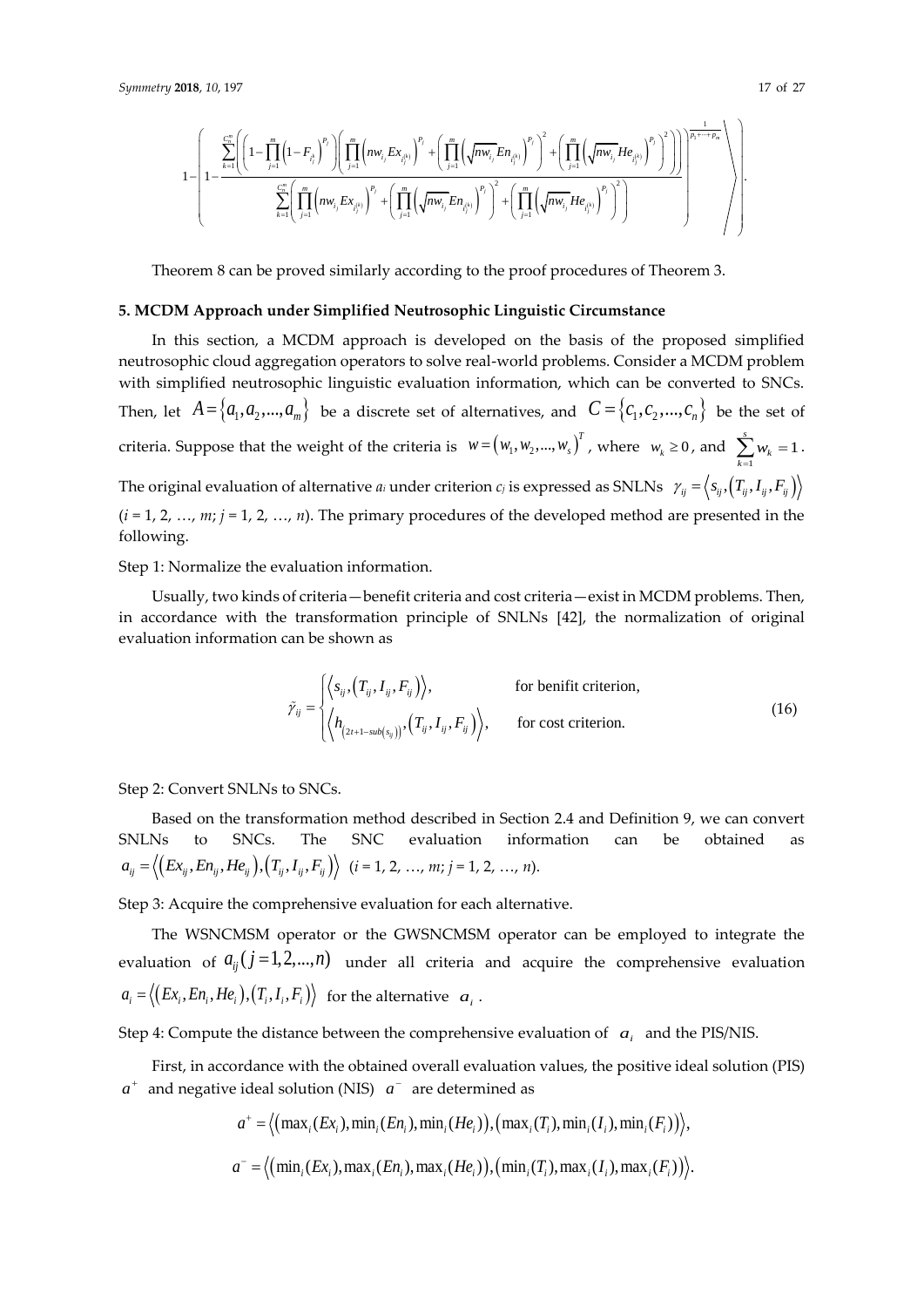Second, in accordance with the proposed distance of SNCs, the distance  $d\left(a_{i},a^{+}\right)$  between  $|a_{i}|$ and  $a^+$ , and the distance  $d\left(a_i,a^-\right)$  between  $\left.a_i\right.$  and  $\left.a^-\right.$  can be calculated.

Step 5: Compute the relative closeness of each alternative.

In the following, the relative closeness of each alternative can be calculated as

$$
I_{i} = \frac{d(a_{i}, a^{+})}{d(a_{i}, a^{+}) + d(a_{i}, a^{-})}
$$
(17)

where  $d\left( a_{_{l}},a^{_{+}}\right)$  and  $d\left( a_{_{l}},a^{_{-}}\right)$  are obtained in Step 4.

Step 6: Rank all the alternatives.

In accordance with the relative closeness  $I_i$  of each alternative, we can rank all the alternatives. The smaller the value of  $I_i$ , the better the alternative  $a_i$  is.

#### **6. Illustrative Example**

This section provides a real-world problem of hotel selection (adapted from Wang et al. [49]) to demonstrate the validity and feasibility of the developed approach.

#### *6.1. Problem Description*

Nowadays, consumers often book hotels online when traveling or on business trip. After they leave the hotel, they may evaluate the hotel and post the online reviews on the website. In this case, the online reviews are regard as the most important reference for the hotel selection decision of potential consumers. In order to enhance the accuracy of hotel recommendation in line with lots of online reviews, this study devotes to applying the proposed method to address hotel recommendation problems effectively. In practical hotel recommendation problems, many hotels (e.g., 10 hotels) need to be recommended for consumers. In order to save space, we select five hotels from a tourism website for recommendation here. The developed approach can be similarly applied to address hotel recommendation problems with many hotels. The five hotels are represented as *a*1, *a*2, *a*3, *a*<sup>4</sup> and *a*5. The employed linguistic term set is described as follows:

# *S* = {*s*1, *s*2, *s*3, *s*4, *s*5, *s*6, *s*7} = {extremely poor, very poor, poor, fair good, very good, extremely good}

In this paper, we focus on the four hotel evaluation criteria including, *c*1, location (such as near the downtown and is the traffic convenient or not); *c*2, service (such as friendly staff and the breakfast); *c*3, sleep quality (such as the soundproof effect of the room); and *c*4, comfort degree (such as the softness of the bed and the shower). Wang et al. [49] introduced a text conversion technique to transform online reviews to neutrosophic linguistic information. Motivated by this idea, the online reviews of five hotels under four criteria can be described as SNLNs, as shown in Table 1. For simplicity, the weight information of the four criteria is assumed to be *w* = (0.25, 0.22, 0.35, 0.18)*T*.

| $a_i$ $c_1$ $c_2$                                     |                                        | $\mathcal{C}3$                         | C <sub>4</sub>                         |
|-------------------------------------------------------|----------------------------------------|----------------------------------------|----------------------------------------|
| $a_1 \left\langle s_4, (0.6, 0.6, 0.1) \right\rangle$ | $\langle s_5, (0.6, 0.4, 0.3) \rangle$ | $\langle s_4, (0.8,0.5,0.1) \rangle$   | $\langle s_2, (0.8, 0.3, 0.1) \rangle$ |
| $a_2 \langle s_2, (0.7, 0.5, 0.1) \rangle$            | $\langle s_4, (0.6, 0.4, 0.2) \rangle$ | $\langle s_3, (0.6, 0.2, 0.4) \rangle$ | $\langle s_4, (0.7, 0.4, 0.3) \rangle$ |
| $a_3 \quad \langle s_3, (0.5, 0.1, 0.2) \rangle$      | $\langle s_4, (0.6, 0.5, 0.3) \rangle$ | $\langle s_6, (0.7, 0.6, 0.1) \rangle$ | $\langle s_2, (0.5, 0.5, 0.2) \rangle$ |
| $a_4 \left\langle s_2, (0.4, 0.5, 0.3) \right\rangle$ | $\langle s_3, (0.5, 0.3, 0.4) \rangle$ | $\langle s_4, (0.6, 0.8, 0.2) \rangle$ | $\langle s_5, (0.9, 0.3, 0.1) \rangle$ |

**Table 1.** Evaluation values in SNLNs.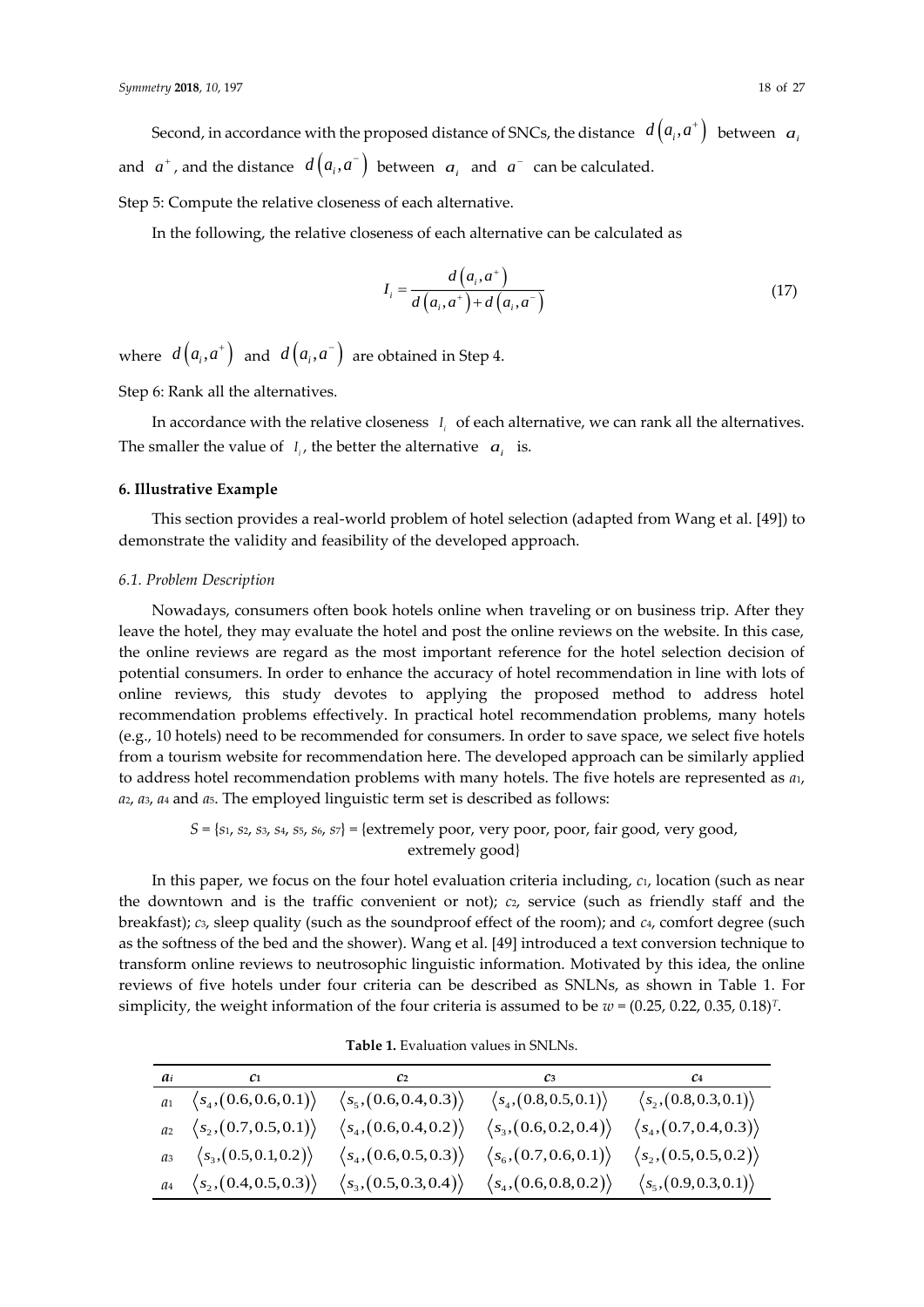$$
a_5 \left\langle s_5, (0.6, 0.4, 0.4) \right\rangle \quad \left\langle s_5, (0.8, 0.3, 0.1) \right\rangle \quad \left\langle s_3, (0.7, 0.5, 0.1) \right\rangle \quad \left\langle s_4, (0.6, 0.5, 0.2) \right\rangle
$$

#### *6.2. Illustration of the Developed Methods*

According to the steps of the developed method presented in Section 5, the optimal alternative from the five hotels can be determined.

6.2.1. Case 1—Approach based on the WSNCMSM Operator.

Let linguistic scale function be  $f_1(h_x)$ , and  $m = 2$  in Equation (13) in the subsequent calculation. Then, the hotel selection problem can be addressed according to the following procedures.

Step 1: Normalize the evaluation information.

Obviously, the four criteria are the benefit type in the hotel selection problem above. Thus, the evaluation information does not need to be normalized.

# Step 2: Convert SNLNs to SNCs.

Utilize the transformation method presented in Section 2.4, we transform the linguistic term  $s_i$ in SNLNs to the cloud model  $\left(Ex_{i},En_{i},He_{i}\right)$ . The obtained results are shown as follows:

$$
s_1 \rightarrow (Ex_1, En_1, He_1) = (0.833, 1.25, 0.231),
$$
  
\n
$$
s_2 \rightarrow (Ex_2, En_2, He_2) = (1.667, 1.11, 0.278),
$$
  
\n
$$
s_3 \rightarrow (Ex_3, En_3, He_3) = (2.5, 0.833, 0.37),
$$
  
\n
$$
s_4 \rightarrow (Ex_4, En_4, He_4) = (3.33, 0.556, 0.463),
$$
  
\n
$$
s_5 \rightarrow (Ex_5, En_5, He_5) = (4.167, 0.278, 0.556),
$$
  
\n
$$
s_6 \rightarrow (Ex_6, En_6, He_6) = (5, 0.741, 0.401),
$$
  
\n
$$
s_7 \rightarrow (Ex_7, En_7, He_7) = (5.833, 0.972, 0.324).
$$

Then, according to Definition 9, SNLNs can be converted to SNCs, as presented in Table 2.

| ai             | C1.                                                      | C <sub>2</sub>                                           | C <sub>3</sub>                                          | C <sub>4</sub>                                           |
|----------------|----------------------------------------------------------|----------------------------------------------------------|---------------------------------------------------------|----------------------------------------------------------|
| a <sub>1</sub> | $\langle (3.33, 0.556, 0.463), (0.6, 0.6, 0.1) \rangle$  | $\langle (4.167, 0.278, 0.556), (0.6, 0.4, 0.3) \rangle$ | $\langle (3.33, 0.556, 0.463), (0.8, 0.5, 0.1) \rangle$ | $\langle (1.667, 1.11, 0.278), (0.8, 0.3, 0.1) \rangle$  |
| a <sub>2</sub> | $\langle (1.667, 1.11, 0.278), (0.7, 0.5, 0.1) \rangle$  | $\langle (3.33, 0.556, 0.463), (0.6, 0.4, 0.2) \rangle$  | $\langle (2.5, 0.833, 0.37), (0.6, 0.2, 0.4) \rangle$   | $\langle (3.33, 0.556, 0.463), (0.7, 0.4, 0.3) \rangle$  |
| $a_3$          | $\langle (2.5, 0.833, 0.37), (0.5, 0.1, 0.2) \rangle$    | $\langle (3.33, 0.556, 0.463), (0.6, 0.5, 0.3) \rangle$  | $\langle (5, 0.741, 0.401), (0.7, 0.6, 0.1) \rangle$    | $\langle (1.667, 1.11, 0.278), (0.5, 0.5, 0.2) \rangle$  |
| a <sub>4</sub> | $\langle (1.667, 1.11, 0.278), (0.4, 0.5, 0.3) \rangle$  | $\langle (2.5, 0.833, 0.37), (0.5, 0.3, 0.4) \rangle$    | $\langle (3.33, 0.556, 0.463), (0.6, 0.8, 0.2) \rangle$ | $\langle (4.167, 0.278, 0.556), (0.9, 0.3, 0.1) \rangle$ |
| a <sub>5</sub> | $\langle (4.167, 0.278, 0.556), (0.6, 0.4, 0.4) \rangle$ | $\langle (4.167, 0.278, 0.556), (0.8, 0.3, 0.1) \rangle$ | $\langle (2.5, 0.833, 0.37), (0.7, 0.5, 0.1) \rangle$   | $\langle (3.33, 0.556, 0.463), (0.6, 0.5, 0.2) \rangle$  |

**Table 2.** Evaluation information in SNCs.

Step 3: Acquire the comprehensive evaluation for each alternative.

The WSNCMSM operator is employed to integrate the evaluations of alternative  $a_i$  under all the criteria. Then, the overall evaluation  $\alpha^*_i$  for each alternative are obtained as

$$
a_1^* = \langle (3.1311, 0.6228, 0.4509), (0.6866, 0.4765, 0.1589) \rangle,
$$
  
\n
$$
a_2^* = \langle (2.5946, 0.7909, 0.3881), (0.642, 0.3621, 0.2638) \rangle,
$$
  
\n
$$
a_3^* = \langle (3.1691, 0.801, 0.3835), (0.5986, 0.4584, 0.1895) \rangle,
$$
  
\n
$$
a_4^* = \langle (2.6569, 0.727, 0.4159), (0.6231, 0.5308, 0.2358) \rangle,
$$
  
\n
$$
a_5^* = \langle (3.4126, 0.5065, 0.4786), (0.6766, 0.4208, 0.2091) \rangle.
$$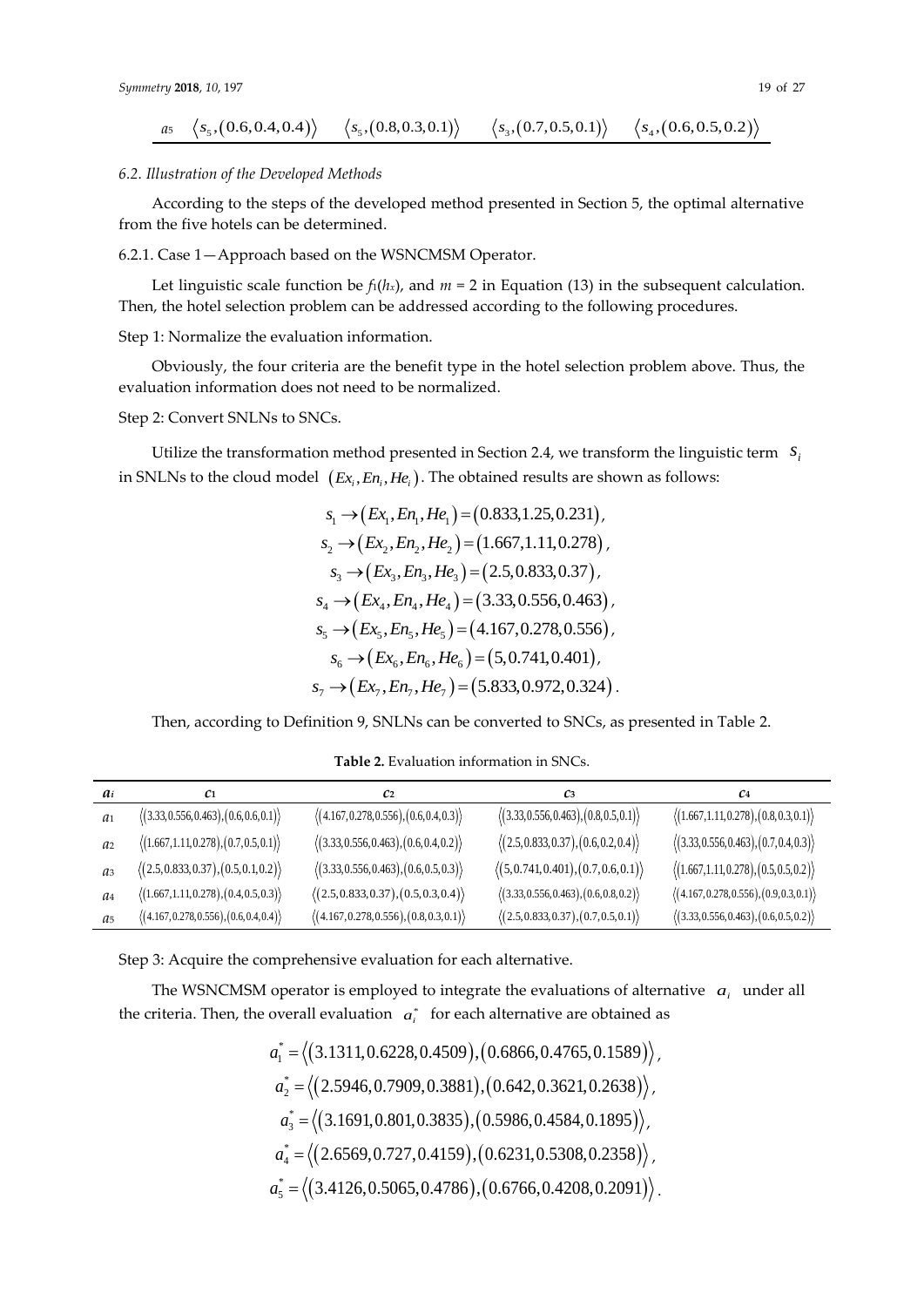Step 4: Compute the distance between the comprehensive evaluation of  $\left|a_{i}\right|$  and the PIS/NIS.

First, the PIS  $a^+$  and the NIS  $a^-$  are determined as  $a^+ = \langle (3.4126, 0.5065, 0.3835) ,$  $(0.6866, 0.3621, 0.1586)$ , and  $a^- = (2.5946, 0.801, 0.4786)$ ,  $(0.5986, 0.5308, 0.2638)$ , respectively. Then, based on Equation (5), the distance  $d\left(a_i^*,a^+\right)$ , and the distance  $d\left(a_i^*,a^-\right)$  are computed as

$$
d\left(a_1^*, a^+\right) = 0.8324, \quad d\left(a_2^*, a^+\right) = 1.5966, \quad d\left(a_3^*, a^+\right) = 1.2447, \quad d\left(a_4^*, a^+\right) = 1.4864, \text{ and}
$$
\n
$$
d\left(a_5^*, a^+\right) = 0.3361; \quad d\left(a_1^*, a^-\right) = 1.0135, \quad d\left(a_2^*, a^-\right) = 0.2137, \quad d\left(a_3^*, a^-\right) = 0.6535,
$$
\n
$$
d\left(a_4^*, a^-\right) = 0.3012, \text{ and } \quad d\left(a_5^*, a^-\right) = 1.5101.
$$

Step 5: Calculate the relative closeness of each alternative.

By using Equation (17), the relative closeness of each alternative is computed as

$$
I_1 = 0.4509
$$
,  $I_2 = 0.882$ ,  $I_3 = 0.6557$ ,  $I_4 = 0.8315$ , and  $I_5 = 0.1821$ .

Step 6: Rank all the alternatives.

On the basis of the comparison rule, the smaller the value of  $\,I_{i}$ , the better the alternative  $\,$   $\,a_{i}$ is. We can rank the alternatives as  $a_5 \succ a_1 \succ a_3 \succ a_4 \succ a_2$  . The best one is  $a_5$  .

When  $m=3$  is used in Equation (13), the overall assessment value for each alternative  $a_i$  are derived as follows:

$$
a_1^* = \langle (5.2615, 0.454, 0.2915), (0.5675, 0.6174, 0.229) \rangle
$$
  
\n
$$
a_2^* = \langle (4.1045, 0.6629, 0.2384), (0.5177, 0.503, 0.3688) \rangle
$$
  
\n
$$
a_3^* = \langle (5.1405, 0.6986, 0.2307), (0.4449, 0.5936, 0.2832) \rangle
$$
  
\n
$$
a_4^* = \langle (4.0855, 0.5792, 0.2593), (0.468, 0.6791, 0.3475) \rangle
$$
  
\n
$$
a_5^* = \langle (6.2421, 0.3334, 0.328), (0.5531, 0.5645, 0.2977) \rangle
$$

And the positive ideal point is determined as  $a^+ = \langle (6.2421, 0.3334, 0.2307),$  $(0.5675, 0.503, 0.229)$  , the negative ideal point is determined as  $a^- = \big\langle (4.0855, 0.6986, 0.328) ,$  $(0.4449, 0.6791, 0.3688)$ . Then, the results of the distance between  $a_i^*$  and  $a^*$ , and the distance between  $a_i^*$  and  $a^-$  are obtained as

$$
d\left(a_1^*, a^+\right) = 2.1919, \quad d\left(a_2^*, a^+\right) = 4.064, \quad d\left(a_3^*, a^+\right) = 3.7056, \quad d\left(a_4^*, a^+\right) = 3.7812, \text{ and } d\left(a_5^*, a^+\right) = 0.8571; \quad d\left(a_1^*, a^-\right) = 2.4095, \quad d\left(a_2^*, a^-\right) = 0.4656, \quad d\left(a_3^*, a^-\right) = 1.085, \quad d\left(a_4^*, a^-\right) = 0.6172, \text{ and } d\left(a_5^*, a^-\right) = 3.8179.
$$

Therefore, the relative closeness of each alternative is calculated as

 $I_1 = 0.4764$ ,  $I_2 = 0.8972$ ,  $I_3 = 0.7735$ ,  $I_4 = 0.8597$ , and  $I_5 = 0.1833$ 

According to the results of  $I_i$ , we can rank the alternatives as  $a_5 \succ a_1 \succ a_3 \succ a_4 \succ a_2$ . The best one is  $a_5$ , which is the same as the obtained result in the situation  $m = 2$ .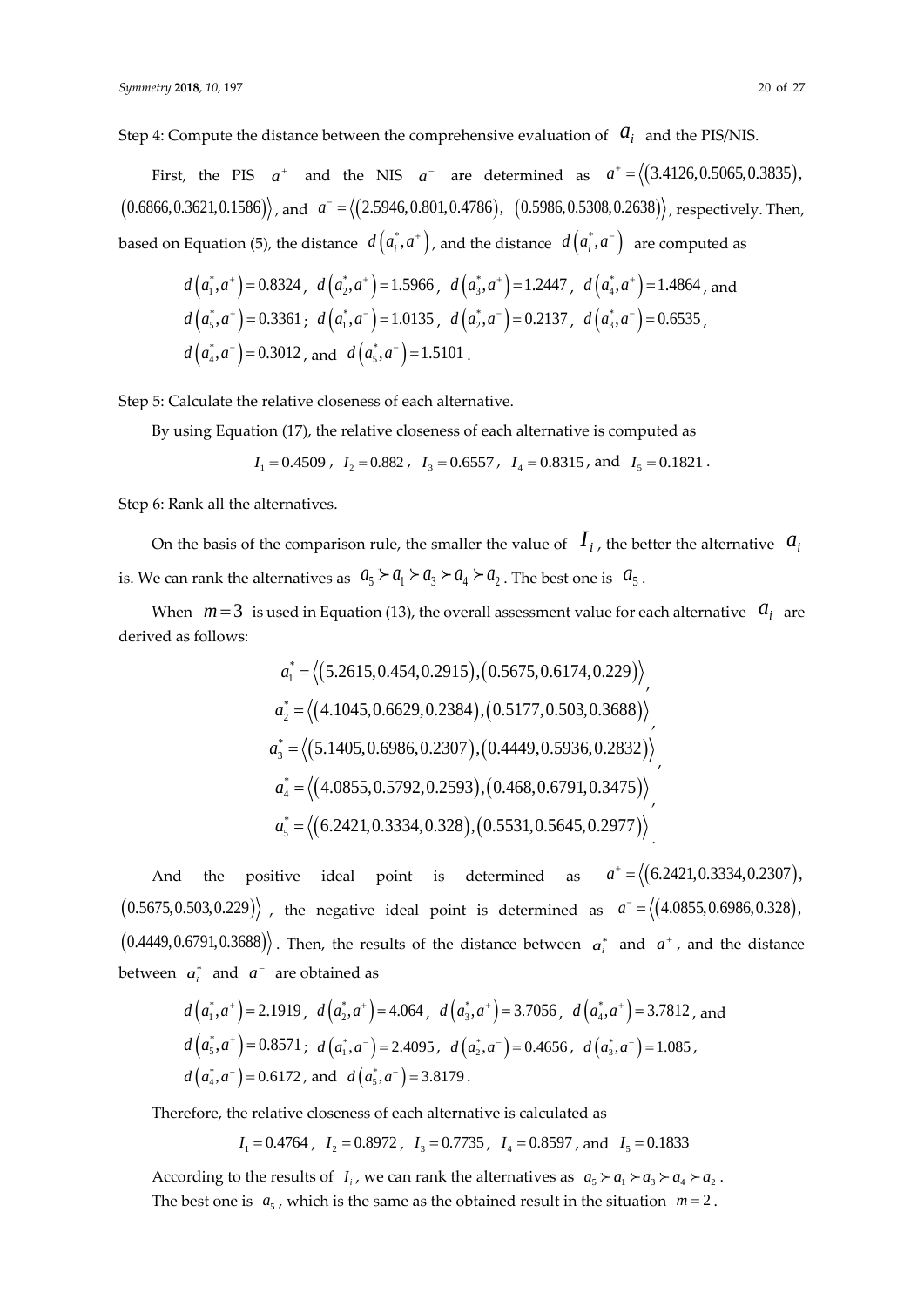6.2.2. Case 2—Approach based on the GWSNCMSM Operator.

Let the linguistic scale function be  $f_1(h_x)$ , and  $m=2$ ,  $p_1=1$ ,  $p_2=2$  in Equation (15) in the subsequent calculation. Then, the hotel selection problem can be addressed according to the following procedures.

Step 1: Normalize the evaluation information.

Obviously, the four criteria are the benefit type in the hotel selection problem above. Thus, the evaluation information does not need to normalize.

Step 2: Convert SNLNs to SNCs.

The obtained SNCs are the same as those in Case 1.

Step 3: Acquire the comprehensive evaluation for each alternative.

The GWSNCMSM operator is employed to integrate the evaluations of alternative  $a_i$  under all the criteria. Then, the overall evaluation  $a_i^*$  for each alternative are obtained as

$$
a_1^* = \langle (3.2899, 0.7006, 0.4668), (0.7068, 0.4812, 0.1544) \rangle,
$$
  
\n
$$
a_2^* = \langle (2.693, 0.805, 0.3968), (0.6395, 0.3374, 0.29) \rangle,
$$
  
\n
$$
a_3^* = \langle (3.7063, 0.8318, 0.3958), (0.6366, 0.5081, 0.1637) \rangle,
$$
  
\n
$$
a_4^* = \langle (2.9311, 0.7165, 0.4401), (0.6654, 0.5197, 0.2125) \rangle,
$$
  
\n
$$
a_5^* = \langle (3.3078, 0.5638, 0.4675), (0.6871, 0.4227, 0.1846) \rangle
$$

Step 4: Compute the distance between the comprehensive evaluation of  $a_i$  and the PIS/NIS.

First, the PIS  $a^+$  and the NIS  $a^-$  are determined as  $a^+ = \langle (3.7063, 0.5638, 0.3958),$  $(0.7068, 0.3374, 0.1544)$ , and  $a^- = \langle (2.693, 0.8318, 0.4675)$ ,  $(0.6366, 0.5197, 0.29)$  respectively. Then, based on Equation (5), the distance  $d\left(a_i^*,a^+\right)$ , and the distance  $d\left(a_i^*,a^-\right)$  are computed as

$$
d(a_1^*, a^+) = 1.0407
$$
,  $d(a_2^*, a^+) = 1.6913$ ,  $d(a_3^*, a^+) = 1.0619$ ,  $d(a_4^*, a^+) = 1.371$ , and  
\n $d(a_5^*, a^+) = 0.6054$ ;  $d(a_1^*, a^-) = 0.9235$ ,  $d(a_2^*, a^-) = 0.2183$ ,  $d(a_3^*, a^-) = 0.9925$ ,  
\n $d(a_4^*, a^-) = 0.5323$ , and  $d(a_5^*, a^-) = 1.2871$ .

Step 5: Calculate the relative closeness of each alternative.

By using Equation (17), the relative closeness of each alternative is calculated as

$$
I_1 = 0.5298
$$
,  $I_2 = 0.8857$ ,  $I_3 = 0.5169$ ,  $I_4 = 0.7203$ , and  $I_4 = 0.7203$ 

Step 6: Rank all the alternatives.

On the basis of the comparison rule, the smaller the value of  $I_i$ , the better the alternative  $a_i$  is. We can rank the alternatives as  $a_5 \succ a_3 \succ a_1 \succ a_4 \succ a_2$ , the best one is  $a_5$ .

Using the parameters  $m=2$ ,  $p_1=1$ , and  $p_2=2$  in the aggregation operators, the ranking results acquired by the developed methods with the WSNCMSM operator and the GWSNCMSM operator are almost identical, and these rankings are described in Table 3. The basically identical ranking results indicate that the developed methods in this paper have a strong stability.

**Table 3.** Ranking results based on different operators.

| Proposed Operators $m$ $p_1$ $p_2$ |  | Rankings                                      |
|------------------------------------|--|-----------------------------------------------|
| WSNCMSM                            |  | $a_5 \succ a_1 \succ a_2 \succ a_4 \succ a_2$ |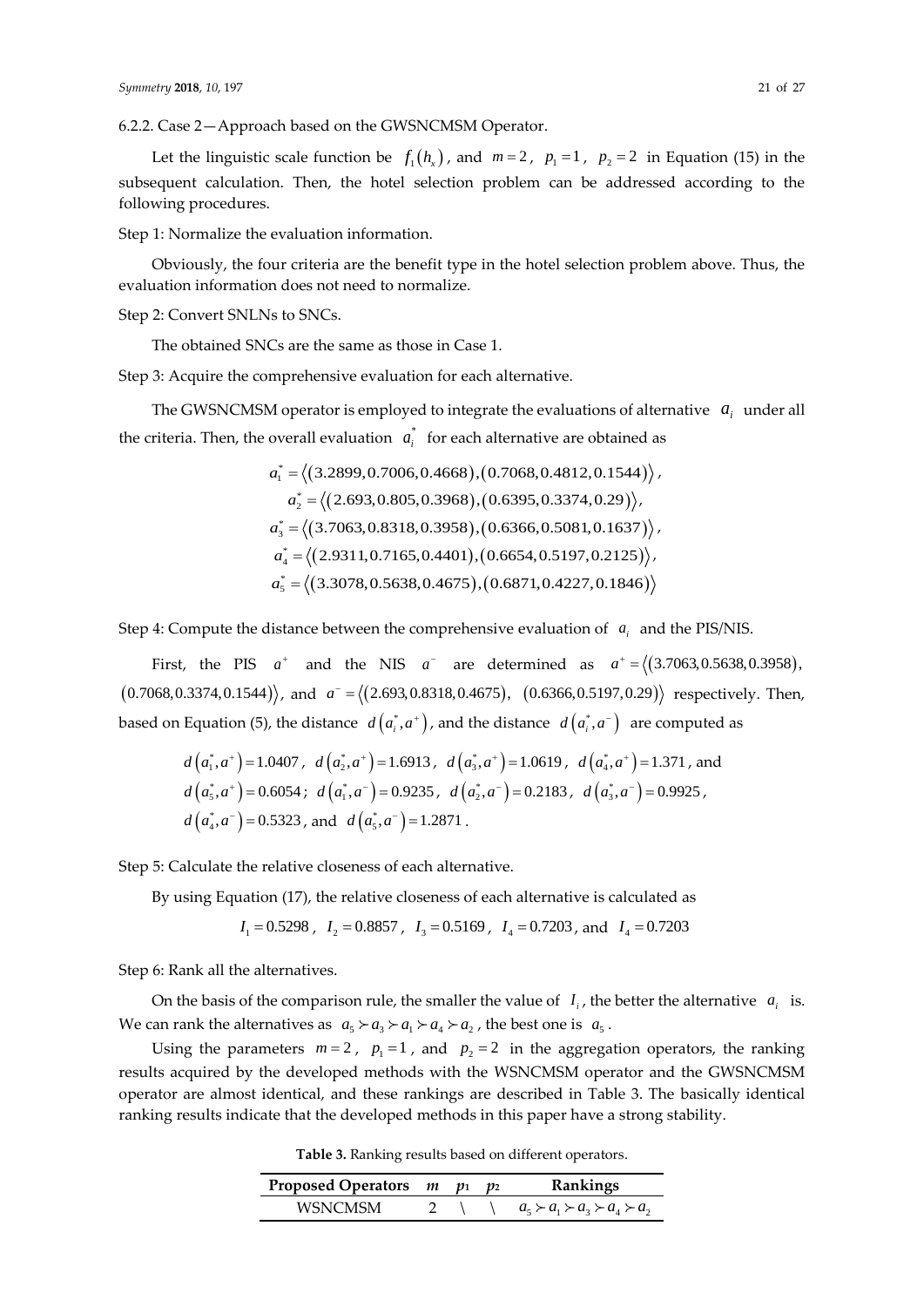| WSNCMSM  |  | 3 \ \ $a_5 \succ a_1 \succ a_3 \succ a_4 \succ a_2$ |
|----------|--|-----------------------------------------------------|
| GWSNCMSM |  | 2 1 2 $a_5 \succ a_3 \succ a_1 \succ a_4 \succ a_2$ |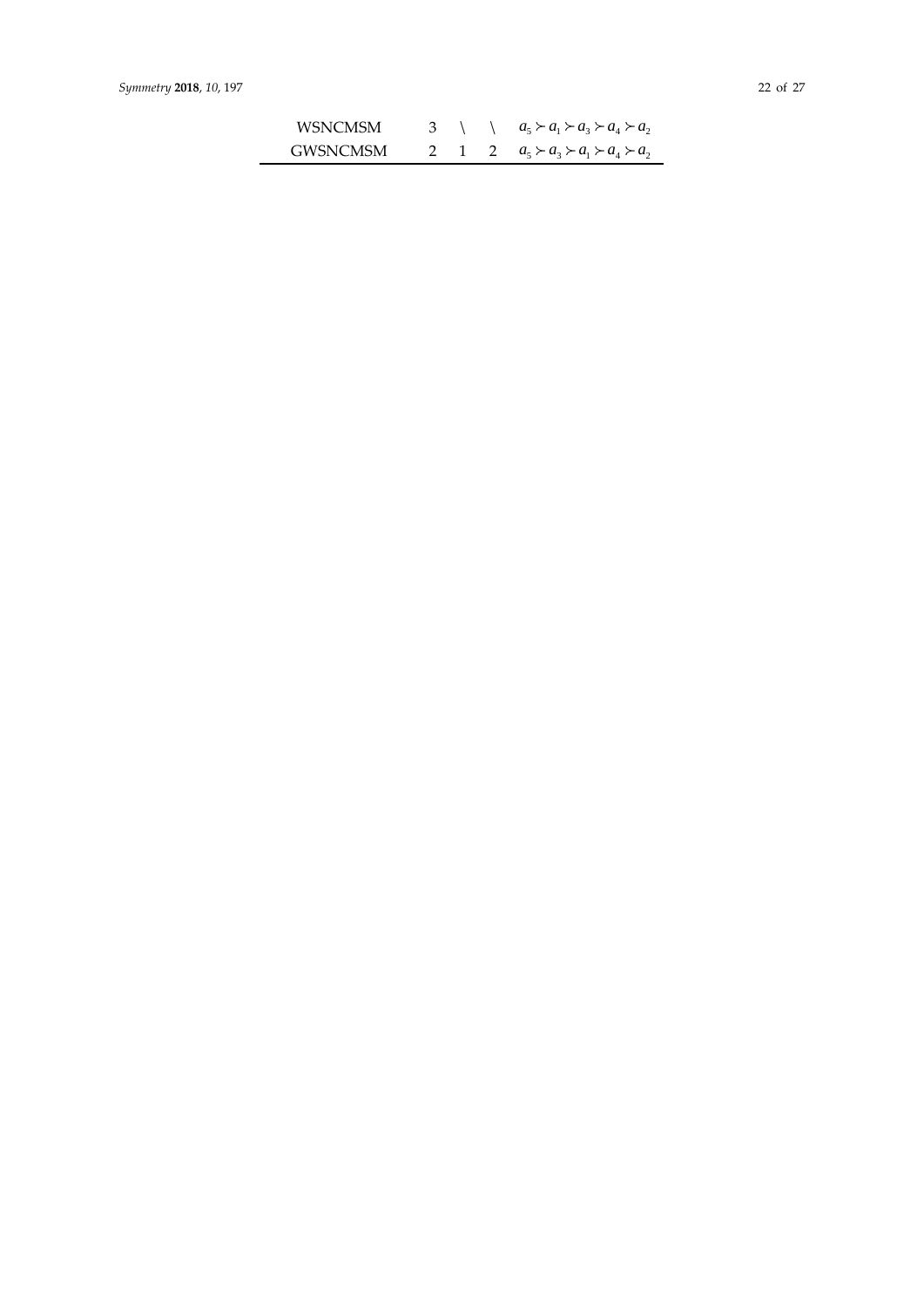# *6.3. Comparative Analysis and Sensitivity Analysis*

This subsection implements a comparative study to verify the applicability and feasibility of the developed method. The developed method aims to improve the effectiveness of handling simplified neutrosophic linguistic information. Therefore, the proposed method can be demonstrated by comparing with the approaches in Wang et al. [21] and Tian et al. [20] that deal with SNLNs merely depend on the linguistic functions. The comparison between the developed method and two existed approaches is feasible because these three methods are based on the same information description tool and the aggregation operators developed in these methods have the same parameter characteristics. Two existing methods are employed to address the same hotel selection problem above, and the ranking results acquired by different approaches are described in Table 4.

| <b>Methods</b>                                                                     | Rankings                                      |
|------------------------------------------------------------------------------------|-----------------------------------------------|
| Wang et al.'s method [21] $(m = 2)$                                                | $a_5 \succ a_1 \succ a_2 \succ a_2 \succ a_4$ |
| The proposed approach based on $WSNCMSM_{w}^{(m)}(m=2)$                            | $a_5 \succ a_1 \succ a_3 \succ a_4 \succ a_2$ |
| Wang et al.'s method [21] $(m=2, p_1=1, p_2=1)$                                    | $a_5 \succ a_3 \succ a_1 \succ a_2 \succ a_4$ |
| Tian et al.'s method [20] $(m=2, p_1=1, p_2=1)$                                    | $a_5 \succ a_3 \succ a_1 \succ a_4 \succ a_2$ |
| The proposed approach based on<br>$GWSNCMSM^{(m,p_1,p_2,,p_m)}(m=2, p_1=1, p_2=1)$ | $a_5 \succ a_1 \succ a_3 \succ a_4 \succ a_2$ |

**Table 4.** Ranking results obtained by different methods.

As described in Table 4, the rankings acquired by the developed approaches and that obtained by the existed approaches have obvious difference. However, the best alternative is always  $a_{5}$ , which demonstrates that the developed approach is reliable and effective for handling decisionmaking problems under simplified neutrosophic linguistic circumstance. There are still differences between the approaches developed in this paper and the methods presented by Wang et al. [21] and Tian et al. [20], which is that the proposed approaches use the cloud model instead of linguistic function to deal with linguistic information. The advantages of the proposed approaches in handling practical problems are summarized as follows:

First, comparing with the existing methods with SNLNs, the proposed approaches uses the cloud model to process qualitative evaluation information involved in SNLNs. The existing methods handle linguistic information merely depending on the relevant linguistic functions, which may result in loss and distortion of the original information. However, the cloud model depicts the randomness and fuzziness of a qualitative concept with three numerical characteristics perfectly, and it is more suitable to handle linguistic information than the linguistic function because it can reflect the vagueness and randomness of linguistic variables simultaneously.

Second, being compared with the simplified neutrosophic linguistic Bonferroni mean aggregation operator given in Tain et al. [20], the simplified neutrosophic clouds Maclaurin symmetric mean operator provided in this paper take more generalized forms and contain more flexible parameters that facilitate selecting the appropriate alternative.

In addition, being compared with SNLNs, SNCs not only provide the truth, indeterminacy, and falsity degrees for the evaluation object, but also utilize the cloud model to characterize linguistic information effectively.

The ranking results may vary with different values of parameters in the proposed aggregation operators. Thus, a sensitivity analysis will be implemented to analyze the influence of the parameter  $p_j$  on ranking results. The obtained results are presented in Table 5.

| <b>Table 5.</b> Ranking results with different $p_j$ under $m = 2$ . |  |  |  |  |
|----------------------------------------------------------------------|--|--|--|--|
|----------------------------------------------------------------------|--|--|--|--|

| 101 | p2 Rankings Based on GWSNCMSM                 |
|-----|-----------------------------------------------|
|     | $a_5 \succ a_1 \succ a_3 \succ a_2 \succ a_4$ |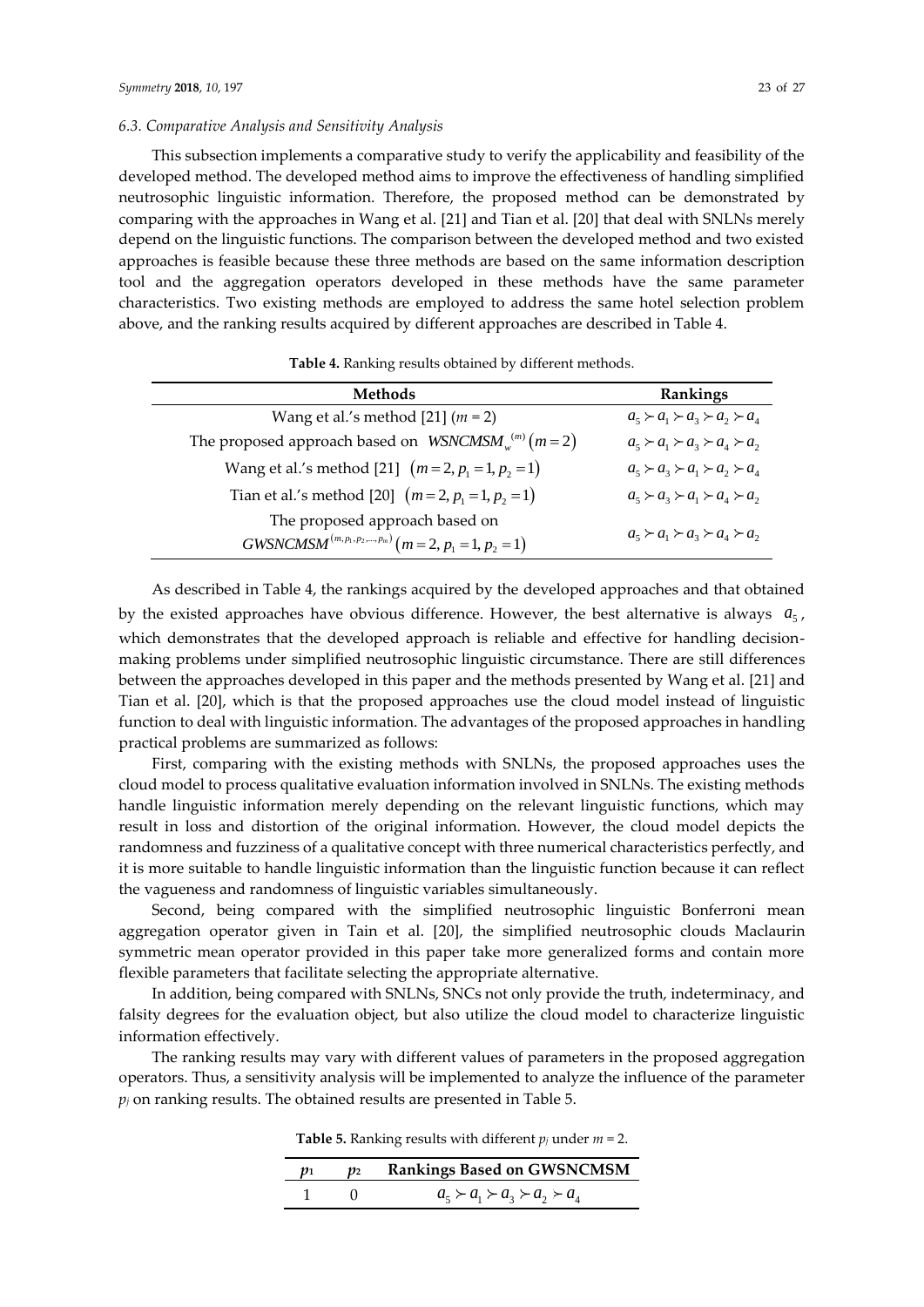| 0   | 1   | $a_4 \succ a_5 \succ a_3 \succ a_2 \succ a_1$ |
|-----|-----|-----------------------------------------------|
| 1   | 2   | $a_5 \succ a_3 \succ a_1 \succ a_4 \succ a_2$ |
| 1   | 3   | $a_3 \succ a_5 \succ a_1 \succ a_4 \succ a_2$ |
| 1   | 4   | $a_3 \succ a_5 \succ a_1 \succ a_4 \succ a_2$ |
| 1   | 5   | $a_3 \succ a_1 \succ a_5 \succ a_4 \succ a_2$ |
| 2   | 1   | $a_5 \succ a_1 \succ a_3 \succ a_4 \succ a_2$ |
| 3   | 1   | $a_5 \succ a_1 \succ a_3 \succ a_4 \succ a_2$ |
| 4   | 1   | $a_1 \succ a_5 \succ a_3 \succ a_4 \succ a_2$ |
| 5   | 1   | $a_1 \succ a_3 \succ a_5 \succ a_4 \succ a_2$ |
| 0.5 | 0.5 | $a_5 \succ a_1 \succ a_3 \succ a_4 \succ a_2$ |
| 1   | 1   | $a_5 \succ a_1 \succ a_3 \succ a_4 \succ a_2$ |
| 2   | 2   | $a_5 \succ a_1 \succ a_3 \succ a_4 \succ a_2$ |
| 3   | 3   | $a_5 \succ a_1 \succ a_3 \succ a_4 \succ a_2$ |
| 4   | 4   | $a_5 \succ a_1 \succ a_3 \succ a_4 \succ a_2$ |
| 5   | 5   | $a_5 \succ a_1 \succ a_3 \succ a_4 \succ a_2$ |

The data in Table 5 indicates that the best alternative is  $a_5$  or  $a_1$ , and the worst one is  $a_2$  when using the GWSNCMSM operator with different  $p_j$  under  $m = 2$  to fuse evaluation information. When  $p_1 = 0$ , we can find the ranking result has obvious differences with other results. Therefore,  $p_1 = 0$  is not used in practice. The data in Table 5 also suggests that the ranking vary obviously when the value of  $p_1$  far exceeds the value of  $p_2$ . Thus, it can be concluded that the values of  $p_1$  and  $p_2$  should be selected as equally as possible in practical application. The difference of ranking results in Table 5 reveals that the values of  $p_1$  and  $p_2$  have great impact on the ranking results. As a result, selecting the appropriate parameters is a significant action when handling MCDM problems. In general, the values can be set as  $p_1 = p_2 = 1$  or  $p_1 = p_2 = 2$ , which is not only simple and convenient but it also allows the interrelationship of criteria. It can be said that  $p_1$  and  $p_2$  are correlative with the thinking mode of the decision-maker; the bigger the values of  $p_1$  and  $p_2$ , the more optimistic the decision-maker is; the smaller the values of  $p_1$  and  $p_2$ , the more pessimistic the decision-maker is. Therefore, decision-makers can flexibly select the values of parameters based on the certain situations and their preferences and identify the most precise result.

#### **7. Conclusions**

SNLNs take linguistic terms into account on the basis of NSs, and they make the data description more complete and consistent with practical decision information than NSs. However, the cloud model, as an effective way to deal with linguistic information, has never been considered in combination with SNLNs. Motivated by the cloud model, we put forward a novel concept of SNCs based on SNLNs. Furthermore, the operation rules and distance of SNCs were defined. In addition, considering distinct importance of input variables, the WSNCMSM and GWSNCMSM operators were proposed and their properties and special cases were discussed. Finally, the developed approach was successfully applied to handle a practical hotel selection problem, and the validity of this approach was demonstrated.

The primary contributions of this paper can be summarized as follows. First, to process linguistic evaluation information involved in SNLNs, the cloud model is introduced and used. In this way, a new concept of SNCs is presented, and the operations and distance of SNCs are proposed. Being compared with other existing studies on SNLNs, the proposed method is more effective because the cloud model can comprehensively reflect the uncertainty of qualitative evaluation information. Second, based on the related studies, the MSM operator is extended to simplified neutrosophic cloud circumstances, and a series of SNCMSM aggregation operators are proposed. Third, a MCDM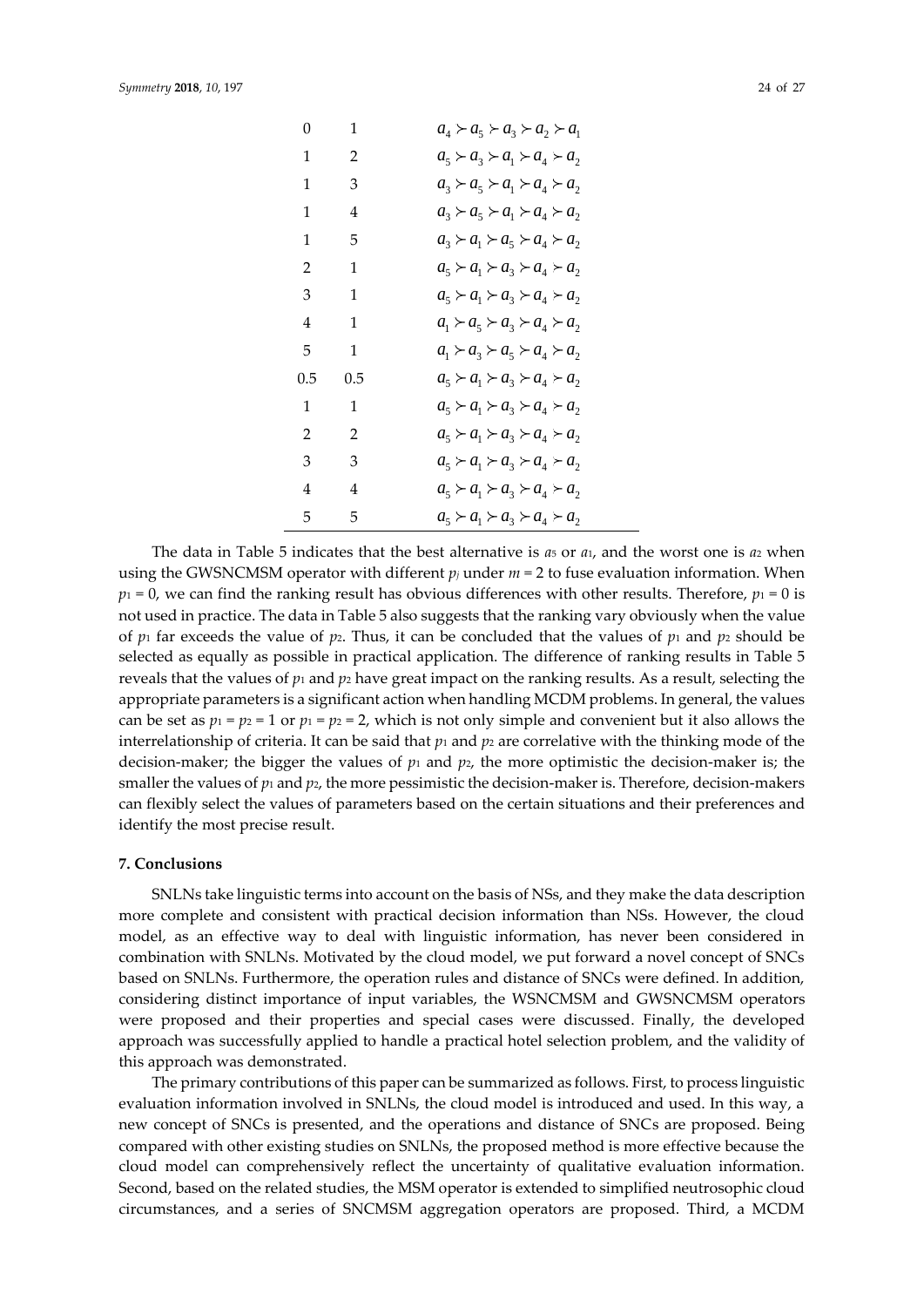method is developed in light of the proposed aggregation operators, and its effectiveness and stability are demonstrated using the illustrative example, comparative analysis, and sensitivity analysis.

In some situations, asymmetrical and non-uniform linguistic information exists in practical problems. For example, customers pay more attention to negative comments when selecting hotels. In future study, we are going to introduce the unbalanced linguistic term sets to depict online linguistic comments and propose the hotel recommendation method.

**Author Contributions:** J.-Q.W., C.-Q.T., X.Z., H.-Y.Z., and T.-L.W. conceived and worked together to achieve this work; C.-Q.T. and X.Z. wrote the paper.

**Conflicts of Interest:** The authors declare no conflict of interest.

#### **Reference**

- 1. Smarandache, F. *Neutrosophy: Neutrosophic Probability, Set and Logic*; American Research Press: Rehoboth, DE, USA, 1998; pp. 1–105.
- 2. Wang, H.; Smarandache, F.; Zhang, Y.; Sunderraman, R. Single valued neutrosophic sets. *Multisp. Multistruct*. **2010**, *4*, 410–413.
- 3. Ye, J. Projection and bidirectional projection measures of single-valued neutrosophic sets and their decision-making method for mechanical design schemes. *J. Exp. Theor. Artif. Intell*. **2017**, *29*, 731–740.
- 4. Ji, P.; Wang, J.; Zhang, H. Frank prioritized Bonferroni mean operator with single-valued neutrosophic sets and its application in selecting third-party logistics providers. *Neural Comput. Appl.* **2016**, doi:10.1007/s00521-016-2660-6.
- 5. Wang, F.H.; Smarandache, Y.; Zhang, Q.; Sunderraman, R. Interval neutrosophic sets and logic: Theory and applications in computing. *Comput. Sci*. **2005**, *65*, 86–87.
- 6. Ye, J. Trapezoidal neutrosophic set and its application to multiple attribute decision-making. *Neural Comput. Appl*. **2015**, *26*, 1157–1166.
- 7. Liang, R.X.; Wang, J.Q.; Zhang, H.Y. A multi-criteria decision-making method based on single-valued trapezoidal neutrosophic preference relations with complete weight information. *Neural Comput. Appl.* **2017**, doi:10.1007/s00521-017-2925-8.
- 8. Peng, H.G.; Zhang, H.; Wang, J.Q. Probability multi-valued neutrosophic sets and its application in multicriteria group decision-making problems. *Neural Comput. Appl.* **2016**, doi:10.1007/s00521-016-2702-0.
- 9. Wu, X.H.; Wang, J.Q.; Peng, J.J.; Qian, J. A novel group decision-making method with probability hesitant interval neutrosophic set and its application in middle level manager's selection. *Int. J. Uncertain. Quantif.* **2018**, doi:10.1615/Int.J.UncertaintyQuantification.2018020671.
- 10. Zhang, H.Y.; Ji, P.; Wang, J.Q.; Chen, X.H. A neutrosophic normal cloud and its application in decisionmaking. *Cogn. Comput.* **2016**, *8*, 649–669.
- 11. Zhang, C.B.; Zhang, H.Y.; Wang, J.Q. Personalized restaurant recommendation combining group correlations and customer preferences. *Inf. Sci.* **2018**, *454–455*, 128–143.
- 12. Ye, J. Hesitant interval neutrosophic linguistic set and its application in multiple attribute decision making. *Int. J. Mach. Learn. Cybern*. **2017**, doi:10.1007/s13042-017-0747-8.
- 13. Tan, R.; Zhang, W.; Chen, S. Some generalized single valued neutrosophic linguistic operators and their application to multiple attribute group decision making. *J. Syst. Sci. Inf*. **2017**, *5*, 148–162.
- 14. Peng, H.G.; Wang, J.Q. Improved outranking decision-making method with Z-number cognitive information. *Cogn. Comput*. **2018**, doi:10.1007/s12559-018-9556-y.
- 15. Yu, S.M.; Wang, J.; Wang, J.Q.; Li, L. A multi-criteria decision-making model for hotel selection with linguistic distribution assessments. *Appl. Soft Comput*. **2018**, *67*, 739–753.
- 16. Peng, H.G.; Wang, J.Q.; Cheng, P. A linguistic intuitionistic multi-criteria decision-making method based on the Frank Heronian mean operator and its application in evaluating coal mine safety. *Int. J. Mach. Learn. Cybern*. **2018,** *9,* 1053–1068.
- 17. Ye, J. Some aggregation operators of interval neutrosophic linguistic numbers for multiple attribute decision making. *J. Intell. Fuzzy Syst*. **2014**, *27*, 2231–2241.
- 18. Broumi, S.; Ye, J.; Smarandache, F. An extended TOPSIS method for multiple attribute decision making based on interval neutrosophic uncertain linguistic variables. *Neutrosophic Sets Syst.* **2015**, *8*, 22–31.
- 19. Liu, P.; Khan, Q.; Ye, J. Group decision-making method under hesitant interval neutrosophic uncertain linguistic environment. *Int. J. Fuzzy Syst*. **2018**, doi:10.1007/s40815-017-0445-4.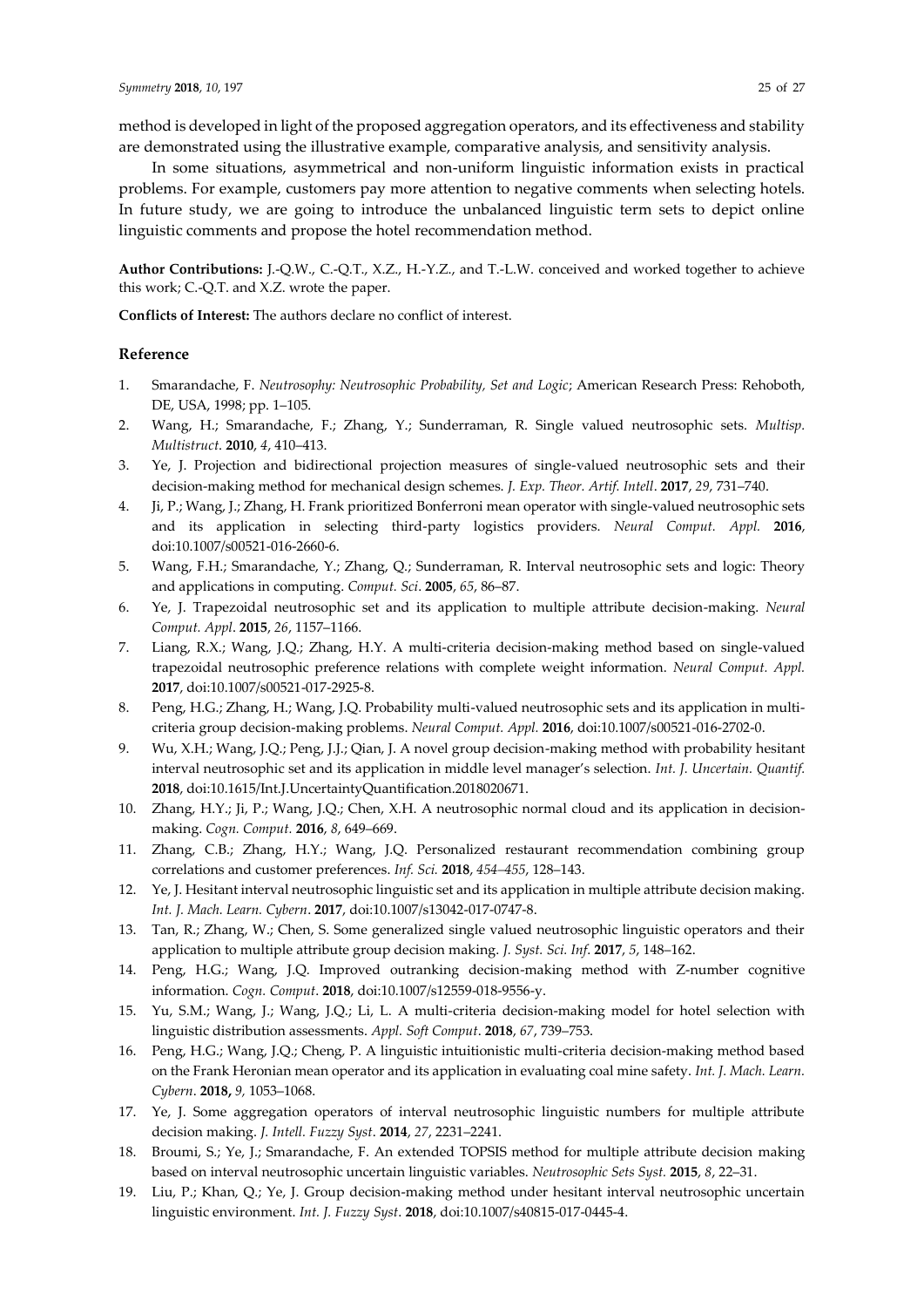- 20. Tian, Z.P.; Wang, J.; Wang, J.Q.; Zhang, H.Y. An improved multimoora approach for multi-criteria decision-making based on interdependent inputs of simplified neutrosophic linguistic information. *Neural Comput. Appl.* **2017**, *28*, 585–597.
- 21. Wang, J.Q.; Yang, Y.; Li, L. Multi-criteria decision-making method based on single valued neutrosophic linguistic Maclaurin symmetric mean operators. *Neural Comput. Appl.* **2016**, doi:10.1007/s00521-016-2747-0.
- 22. Li, D.Y.; Liu, C.Y.; Gan, W.Y. A new cognitive model: Cloud model. *Int. J. Intell. Syst*. **2009**, *24*, 357–375.
- 23. Wang, D.; Liu, D.; Ding, H. A cloud model-based approach for water quality assessment. *Environ. Res*. **2016**, *148*, 24–35.
- 24. Li, L.; Fan, F.; Ma, L. Energy utilization evaluation of carbon performance in public projects by FAHP and cloud model. *Sustainability* **2016**, *8*, 630.
- 25. Yan, F.; Xu, K.; Cui, Z. An improved layer of protection analysis based on a cloud model: Methodology and case study. *J. Loss Prev. Process Ind.* **2017**, *48*, 41–47.
- 26. Peng, H.G.; Zhang, H.Y.; Wang, J.Q. Cloud decision support model for selecting hotels on TripAdvisor.com with probabilistic linguistic information. *Int. J. Hosp. Manag*. **2018**, *68*, 124–138.
- 27. Wang, M.X.; Wang, J.Q. An evolving Takagi-Sugeno model based on aggregated trapezium clouds for anomaly detection in large datasets. *J. Intell. Fuzzy Syst.* **2017**, *32*, 2295–2308.
- 28. Wang, M.X.; Wang, J.Q. New online recommendation approach based on unbalanced linguistic label with integrated cloud. *Kybernetes* **2018**, doi:10.1108/K-06-2017-0211.
- 29. Chang, T.C.; Wang, H. A multi criteria group decision-making model for teacher evaluation in higher education based on cloud model and decision tree. *Eurasia J. Math. Sci. Technol. Educ*. **2016**, *12*, 1243–1262.
- 30. Wu, Y.; Xu, C.; Ke, Y. Multi-criteria decision-making on assessment of proposed tidal barrage schemes in terms of environmental impacts. *Mar. Pollut. Bull*. **2017**, *125*, 271–281.
- 31. Ren, L.; He, L.; Chen, Y. A cloud model based multi-attribute decision making approach for selection and evaluation of groundwater management schemes. *J. Hydrol*. **2017**, *555*, 881–893.
- 32. Peng, H.G.; Wang, J.Q. Cloud decision model for selecting sustainable energy crop based on linguistic intuitionistic information. *Int. J. Syst. Sci*. **2017**, *48*, 3316–3333.
- 33. Peng, H.G.; Wang, J.Q. A multi-criteria group decision-making method based on the normal cloud model with Zadeh's Z-numbers. *IEEE Trans. Fuzzy Syst*. **2018**, doi:10.1109/TFUZZ.2018.2816909.
- 34. Liang, D.; Zhang, Y.; Xu, Z. Pythagorean fuzzy Bonferroni mean aggregation operator and its accelerative calculating algorithm with the multithreading. *Int. J. Intell. Syst*. **2018**, *33*, 615–633.
- 35. Jiang, W.; Wei, B. Intuitionistic fuzzy evidential power aggregation operator and its application in multiple criteria decision-making. *Int. J. Syst. Sci*. **2018**, *49*, 582–594.
- 36. Chen, S.M.; Kuo, L.W. Autocratic decision making using group recommendations based on interval type-2 fuzzy sets, enhanced Karnik–Mendel algorithms, and the ordered weighted aggregation operator. *Inf. Sci.* **2017**, *412*, 174–193.
- 37. Lin, J.; Zhang, Q. Note on continuous interval-valued intuitionistic fuzzy aggregation operator. *Appl. Math. Model*. **2017**, *43*, 670–677.
- 38. Maclaurin, C. A second letter to Martin Folkes, Esq.: Concerning the roots of equations, with the demonstration of other rules of algebra. *Philos. Trans. R. Soc. Lond. Ser. A* **1729**, *36*, 59–96.
- 39. Qin, J.; Liu, X.; Pedrycz, W. Hesitant Fuzzy Maclaurin Symmetric Mean Operators and Its Application to Multiple-Attribute Decision Making. *Int. J. Fuzzy Syst*. **2015**, *17*, 509–520.
- 40. Qin, J.; Liu, X. Approaches to uncertain linguistic multiple attribute decision making based on dual Maclaurin symmetric mean. *J. Intell. Fuzzy Syst*. **2015**, *29*, 171–186.
- 41. Liu, P.; Qin, X. Maclaurin symmetric mean operators of linguistic intuitionistic fuzzy numbers and their application to multiple-attribute decision-making. *J. Exp. Theor. Artif. Intell*. **2017**, *29*, 1173–1202.
- 42. Wei, G.; Lu, M. Pythagorean fuzzy maclaurin symmetric mean operators in multiple attribute decision making. *Int. J. Intell. Syst.* **2018**, *33*, 1043–1070.
- 43. Teng, F.; Liu, P.; Zhang, L. Multiple attribute decision-making methods with unbalanced linguistic variables based on maclaurin symmetric mean operators. *Int. J. Inf. Technol. Decis. Mak*. **2018**, doi:10.1142/S0219622018500013.
- 44. Liu, P.; Zhang, X. Some Maclaurin symmetric mean operators for single-valued trapezoidal neutrosophic numbers and their applications to group decision making. *Int. J. Fuzzy Syst*. **2018**, *20*, 45–61.
- 45. Ju, Y.; Liu, X.; Ju, D. Some new intuitionistic linguistic aggregation operators based on maclaurin symmetric mean and their applications to multiple attribute group decision making. *Soft Comput.* **2016**, *20*, 4521–4548.